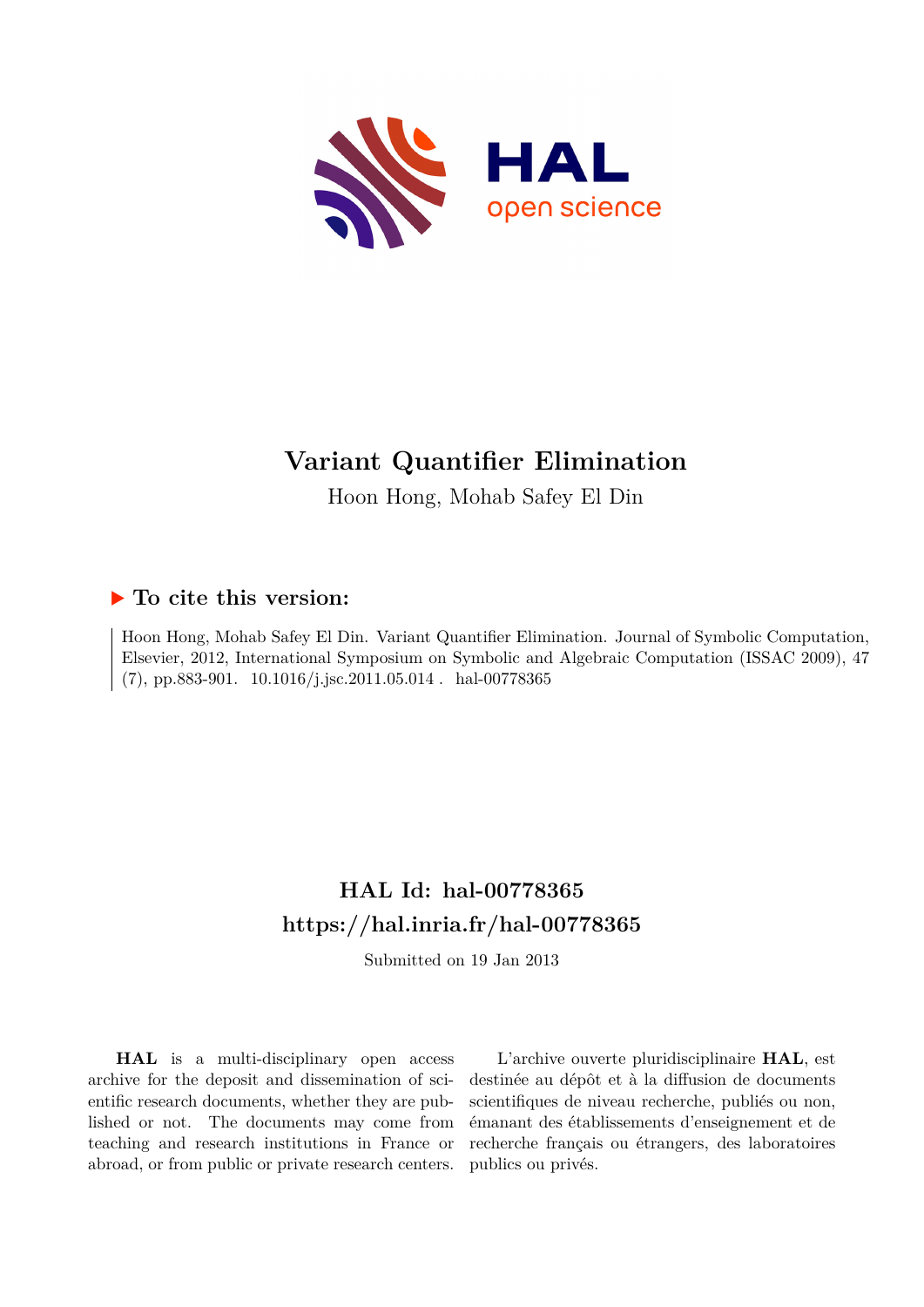## Variant Quantifier Elimination

Hoon Hong

Department of Mathematics North Carolina State University Raleigh NC 27695, USA

### Mohab Safey El Din

INRIA, Paris-Rocquencourt, SALSA Project UPMC, Univ Paris 06, LIP6 CNRS, UMR 7606, LIP6 UFR Ingéniérie 919, LIP6 Passy-Kennedy Case 169, 4, Place Jussieu, F-75252 Paris, France

#### Abstract

We describe an algorithm (VQE) for a *variant* of the real quantifier elimination problem (QE). The variant problem requires the input to satisfy a certain extra condition, and allows the output to be *almost* equivalent to the input. The motivation/rationale for studying such a variant QE problem is that many quantified formulas arising in applications do satisfy the extra conditions. Furthermore, in most applications, it is sufficient that the output formula is almost equivalent to the input formula. The main idea underlying the algorithm is to substitute the repeated projection step of CAD by a single projection without carrying out a parametric existential decision over the reals. We find that the algorithm can tackle important and challenging problems, such as numerical stability analysis of the widely-used MacCormack's scheme. The problem has been practically out of reach for standard QE algorithms in spite of many attempts to tackle it. However the current implementation of VQE can solve it in about 12 hours. This paper extends the results reported at the conference ISSAC 2009.

Key words: Quantifier Elimination, Computational Real Algebraic Geometry, Stability Analysis

Preprint submitted to a journal 29 May 2011

<sup>⋆</sup> Hoon Hong's research was partially supported by USA NSF 0532140. Mohab Safey El Din's research was partially supported by the INRIA Program "Explorateurs" and the EXACTA grant from the French National Research Agency (ANR-09-BLAN-0371-01) and the National Science Foundation of China (NSFC) (NSFC 60911130369).

Email addresses: hong@math.ncsu.edu (Hoon Hong), Mohab.Safey@lip6.fr (Mohab Safey El Din).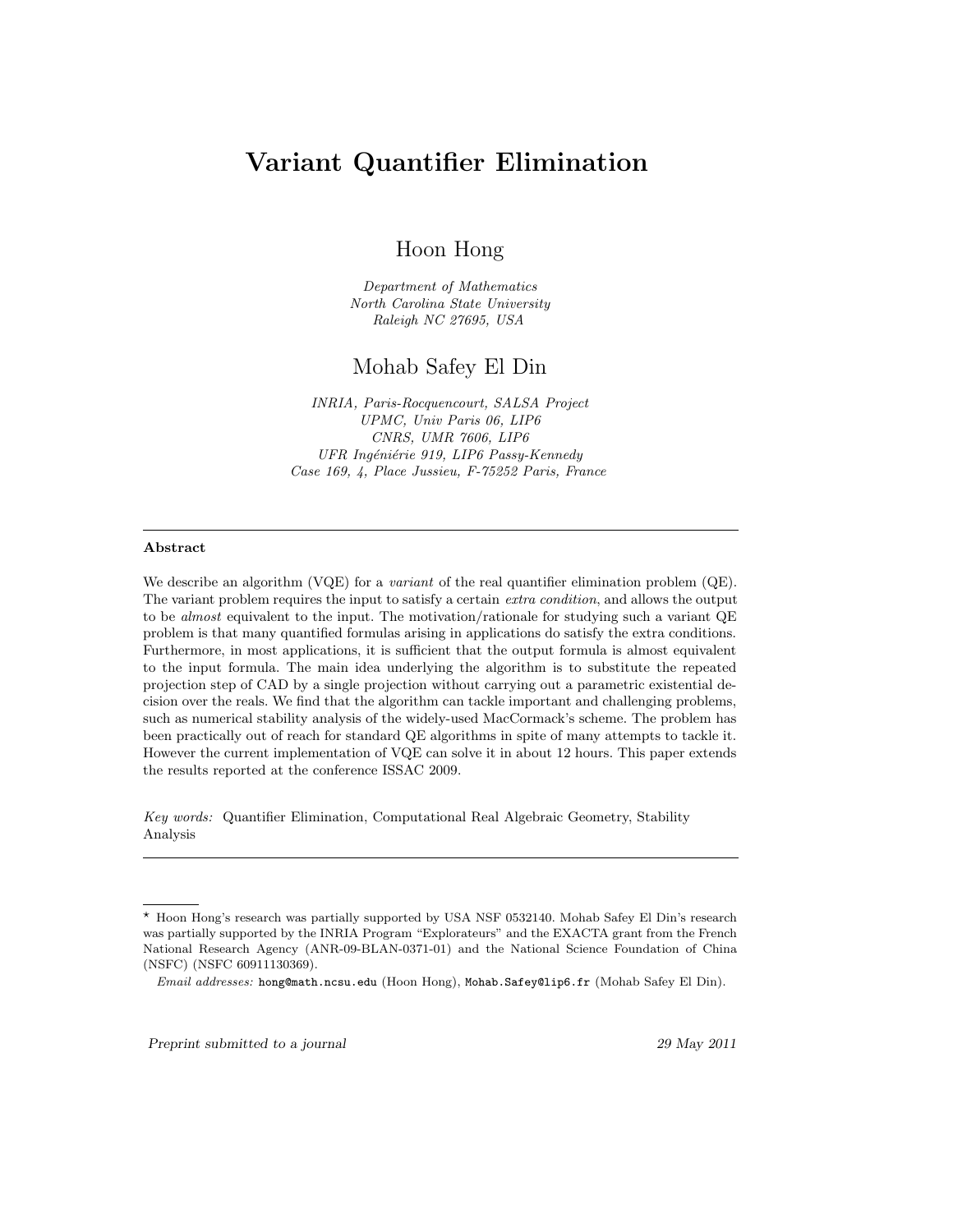#### 1. Introduction

Real quantifier elimination (QE) is a fundamental problem in mathematical logic and computational real algebraic geometry. Furthermore, it naturally arises in many challenging problems in diverse application areas. Thus, there have been extensive research on developing mathematical theories, efficient algorithms, software systems, and applications: to cite only a few: (Tarski, 1951; Collins, 1975; McCallum, 1984; Grigoriev, 1988; Hong, 1990; Collins and Hong, 1991; Hong, 1992; Liska and Steinberg, 1993; Renegar, 1992; Basu et al., 1996; Sturm and Weispfenning, 1996; McCallum, 1999; Anai and Weispfenning, 2001; Brown, 2001; Strzebonski, 2006).

In this paper, we study a *variant* of the QE problem, obtained by strengthening the pre-condition and weakening the post-condition of the standard QE problem. Roughly speaking, we strengthen the pre-condition by requiring that the polynomials in the input formula satisfy certain natural geometric conditions (such as radicality, equidimensionality, smoothness, properness, etc). We weaken the post-condition by allowing that the input and the output are "almost" equivalent, unlike the standard QE where the input and the output are required to be exactly equivalent.

The motivation for studying a variant QE problem is that currently many important and challenging application problems are still practically out of reach for standard QE algorithms, in spite of tremendous progress made in their efficiency during last 30 years. We choose to strengthen the pre-condition because many important quantified formulas arising in real-life applications (for example, numerical stability analysis, control system design, etc) naturally satisfy the extra conditions. Furthermore, in most real-life applications, it is sufficient that the output formula is almost equivalent to the input formula.

We present an algorithm (VQE), that exploits the strengthened pre-condition and the weakened post-condition. The main idea underlying the algorithm is to substitute the repeated projection step of CAD by a single projection without carrying out a parametric existential decision over the reals.

We find that the algorithm VQE can tackle challenging problems such as stability analysis of the renowned MacCormack's scheme. The problem has been practically out of reach for standard QE algorithms implemented in Mathematica, SyNRAC or QEP-CAD. However the current implementation of the algorithm VQE solves it in about 12 hours.

This paper extends the results reported at ISSAC 2009 (Hong and Safey El Din, 2009) in three aspects: (1) The paper provides a more general algorithm, widening the scope of applicability. The algorithm now allows free variables in polynomial equations and it also allows more than one polynomial inequality. This generalization required some modification of the algorithm and significant changes of the correctness proof. (2) The paper provides a bound on the degrees of crucial polynomials computed by the algorithm. (3) The paper also reports a few more challenging problems that have been successfully solved using the algorithm.

*Structure of the paper:* Section 2 provides a precise statement of the variant QE problem. Section 3 presents an algorithm VQE for the problem. Section 4 gives a proof for the algorithm's termination and correctness. Section 5 provides a bound on the degrees of the polynomials computed by the algorithm. Section 6 describes case studies where the algorithm is successfully applied to challenging problems arising from stability analysis.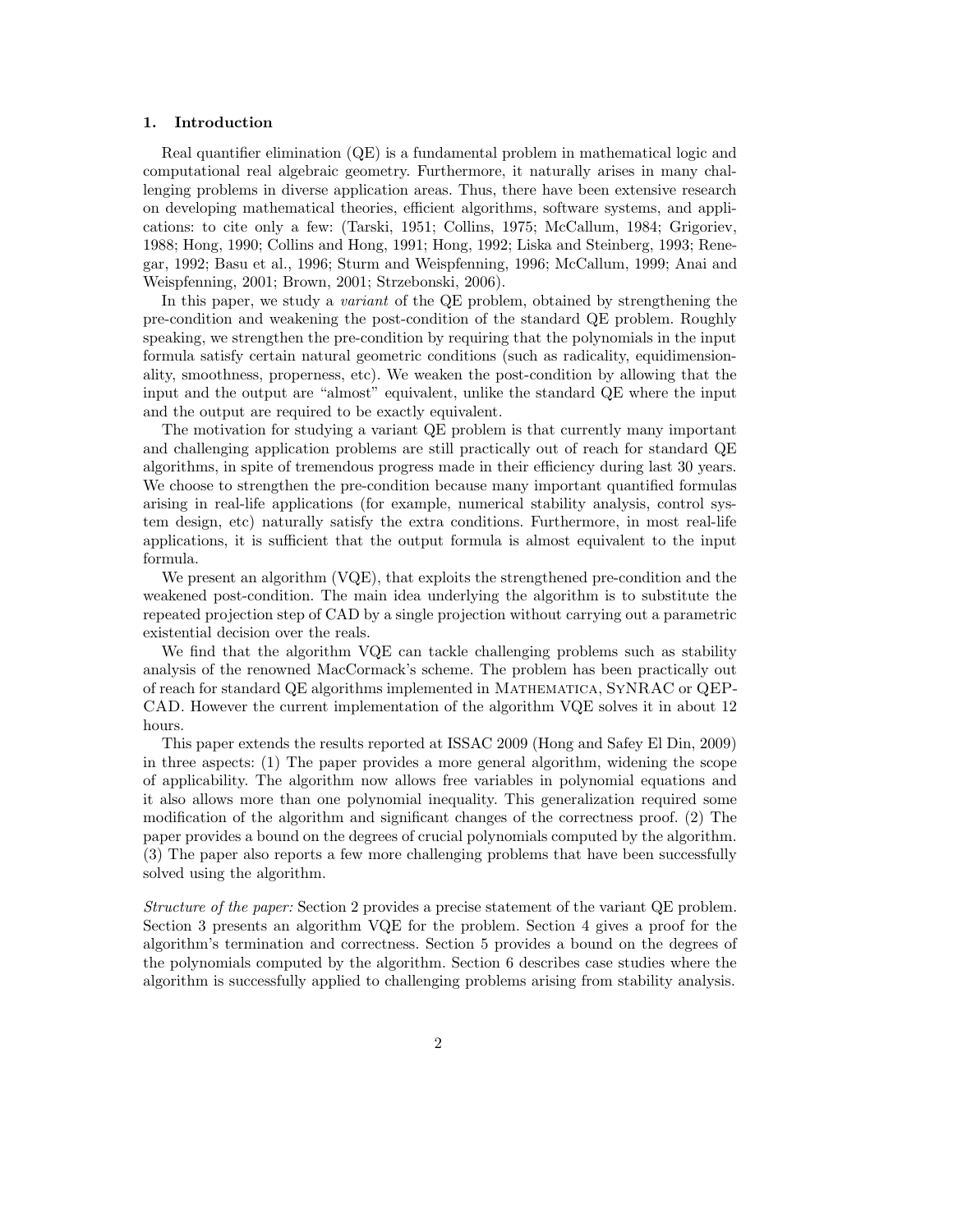#### 2. Problem

In this section, we state the variant quantifier elimination problem precisely and illustrate it by a simple (toy) example.

Notation 1. Throughout the paper, we will use the following notations:

 $X = (x_1, \ldots, x_m).$  $Y = (y_1, \ldots, y_n).$  $F = (f_1, \ldots, f_k) \subset \mathbb{Q}[X, Y].$  $G = (q_1, \ldots, q_s) \subset \mathbb{Q}[X, Y].$  $F = 0$  stands for  $f_1 = 0 \wedge \cdots \wedge f_k = 0$ .

 $G > 0$  stands for  $g_1 > 0 \wedge \cdots \wedge g_s > 0$ .

proj stands for the canonical projection on the X-space:  $proj(x, y) = x$ .

solution( $\Omega$ ) = { $p \in \mathbb{R}^m$ :  $\Omega(p)$  is true }, where  $\Omega$  is a (possibly quantified) boolean formula of polynomial equations/inequalities with  $m$  free variables.

Now we are ready to state the variant quantifier elimination problem. As mentioned in the introduction, we strengthen the pre-condition  $(S_1 \text{ and } S_2)$  and weaken the post-condition  $(\mathbf{W_1}$  and  $\mathbf{W_2}).$ 

|  |   | <b>Problem:</b> Variant Quantifier Elimination (VQE) |  |
|--|---|------------------------------------------------------|--|
|  | . |                                                      |  |

*Input*: Ψ, a quantified formula of the form  $\exists Y \quad F(X,Y) = 0 \quad \wedge \quad G(X,Y) > 0$ 

such that

- $S_1$ : The ideal generated by F is radical.
	- The complex variety of F is equidimensional (co-dim  $= p$ ) and smooth.
- $\mathbf{S}_2$ : The restriction of proj to the real variety of F is proper.<sup>1</sup>

*Output*:  $\Phi$ , a quantifier-free formula which is "almost" equivalent to  $\Psi$ , that is,

 $\mathbf{W}_1$  : solution( $\Psi$ )  $\supseteq$  solution( $\Phi$ )

 $\mathbf{W_2}:$  solution( $\Psi$ ) \ solution( $\Phi$ ) is measure zero.

Remark 1. We made several extensions to the result in (Hong and Safey El Din, 2009). One extension is that we now allow the free variables X in the equations  $F = 0$  and we also allow more than one polynomial inequality in  $G > 0$ . A careful reader would notice that we replaced the compactness condition with the properness condition. They essentially play the same role. Furthermore, we simplified the presentation by using existential quantification (instead universal one). We also simplified the condition on the output.

<sup>&</sup>lt;sup>1</sup> We recall that the restriction of proj to  $S \subset \mathbb{R}^{m+n}$  is called proper at a point  $x \in \mathbb{R}^m$  if and only if there exists a closed ball B centered at x such that  $proj^{-1}(B) \cap S$  is compact. We say that the restriction of proj to S is proper if and only if it is proper at any point  $x \in \mathbb{R}^m$ .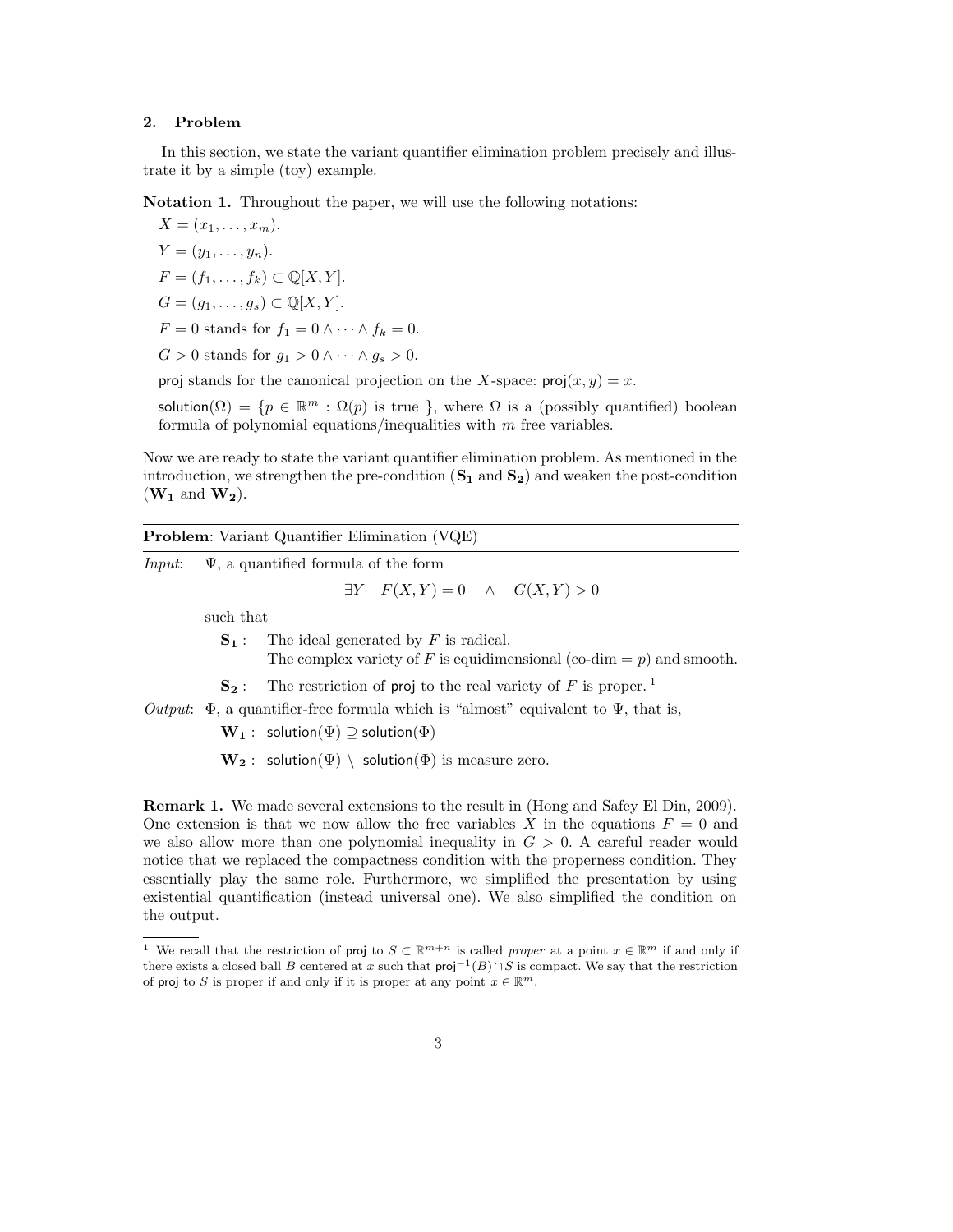Example 1. We will illustrate the problem by a simple (toy) example. Non-trivial examples will be given later in the application section. We claim that the input and the output in the following example satisfy the conditions in the above problem statement.

*Input*: Ψ, the quantified formula

$$
\exists Y \quad F(X,Y) = 0 \quad \land \quad G(X,Y) > 0
$$

where

$$
X = \{x\}
$$
  
\n
$$
Y = \{y_1, y_2\}
$$
  
\n
$$
F = \{y_1^2 + y_2^2 - 1\}
$$
  
\n
$$
G = \{y_1^2 x - (y_2 - 1)^2\}
$$

*Output*: Φ, the quantifier-free formula

$$
x > 0
$$

To check the claim, let us take a look at the surfaces defined by the vanishing of the polynomials in  $F$  and  $G$  as shown in Figure 1. The cylinder is the vanishing set of  $F$ , the



Fig. 1. Simple example

Whitney umbrella is that of G.

It is immediate that  $\langle F \rangle$  is radical and that the complex variety defined by F is equidimensional (co-dimension 1) and smooth. It is also immediate that the restriction of proj to the real variety defined by F is proper. Thus F satisfies the conditions  $(S_1$  and S<sub>2</sub>) in the problem statement.

It is also immediate from the drawings that the solution set of  $\Psi$  is given by  $x > 0$ . Hence the output trivially satisfies the condition in the problem statement.  $\Box$ 

#### 3. Algorithm

We present an algorithm for the variant quantifier elimination problem. For the sake of simple presentation, we will freely use the notations introduced in the problem statement (Section 2). We will also consider (imagine) an object A which is initialized as an ordered list of all s-tuples of positive integers such that  $(a_1, \ldots, a_s)$  appears before  $(b_1, \ldots, b_s)$  if  $\max_i a_i < \max_i b_i$ .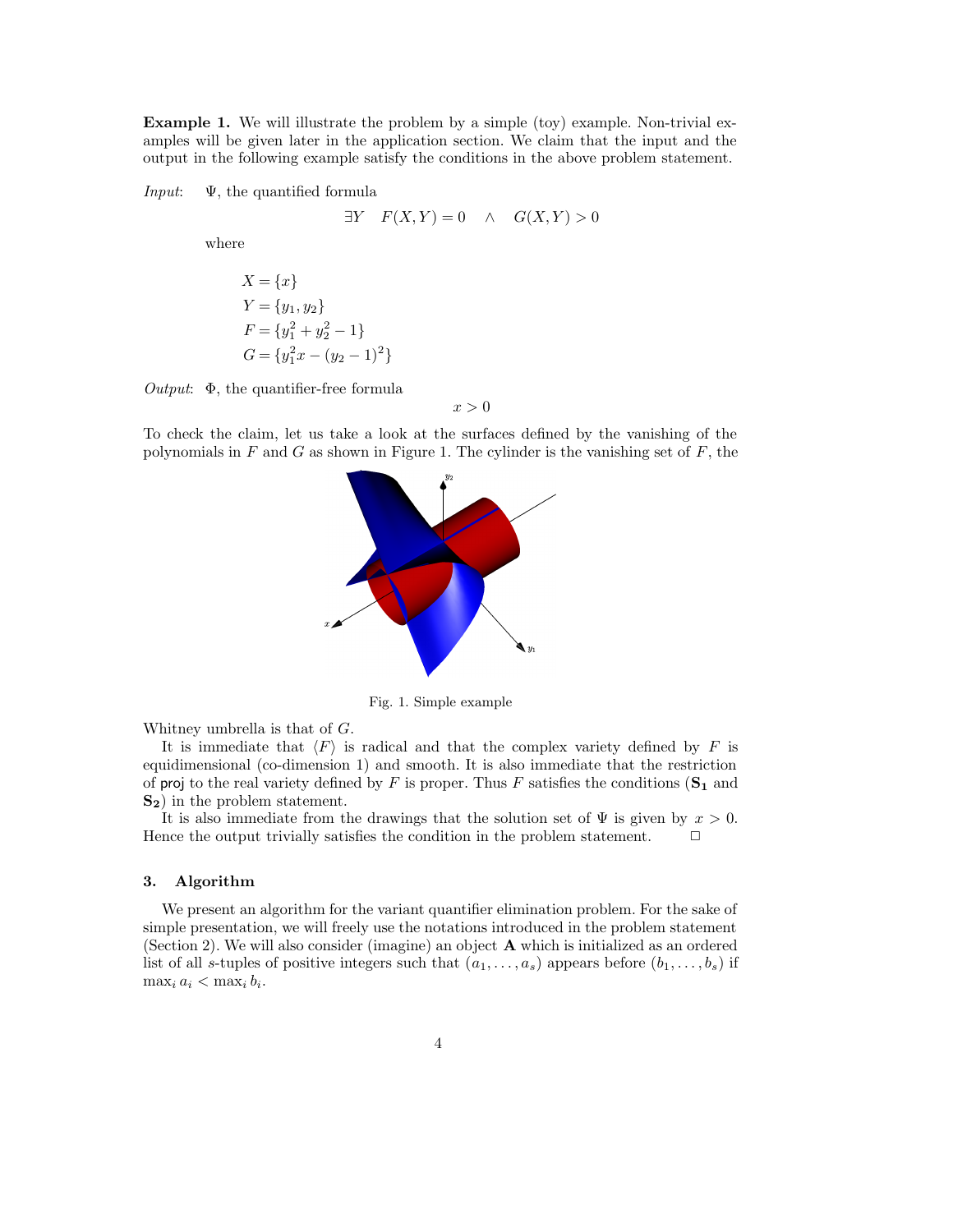#### Algorithm:  $\Phi \leftarrow \text{VQE}(\Psi)$

- a. Remove the first element  $(a_1, \ldots, a_s)$  from **A**.
- b. For each  $J = \{j_1, \ldots, j_\ell\} \subset \{1, \ldots, s\}$  with  $0 \leq \ell \leq \min(s, n p + 1)$  do
	- 1.  $P_J \leftarrow F \cup \{g_{j_1}, \ldots, g_{j_\ell}\}$
	- 2.  $\Delta_J \leftarrow$  the set of all  $(k + \ell)$ -minors of the jacobian of  $P_J$  w.r.t.  $X \cup Y$
	- 3. If  $F \cup \{g_{j1} a_{j1}, \ldots, g_{j_\ell} a_{j_\ell}\} \cup \Delta_J$  has a solution over  $\mathbb C$  then go to Step (a).
	- 4.  $\Delta_J^*$  ← the set of all  $(k + \ell)$ -minors of the jacobian of  $P_J$  w.r.t. Y
	- 5.  $P'_J \leftarrow F \cup \{a_{j_1}g_{j_2}-a_{j_2}g_{j_1},\ldots,a_{j_1}g_{j_\ell}-a_{j_\ell}g_{j_1}\}\$
	- 6.  $S_J \leftarrow$  a set of generators of  $\langle P'_J \cup \Delta_J^* \rangle : \langle \Delta_J \rangle^{\infty}$
	- 7.  $e_J \leftarrow$  a non-zero element of  $\langle S_J \cup \{g_{j_1}\}\rangle \cap \mathbb{Q}[X]$
- c.  $B \leftarrow$  the set of all  $e<sub>L</sub>$ .
- d.  $\Phi \leftarrow \text{Lift}(B, \Psi)$ .

**Remark 2.** We will later prove that the boundary of the solution set of  $\Psi$  is "captured" by the polynomials in the set  $B$  of Step (c), that is,

boundary(solution $(\Psi)$ )  $\subseteq$   $W$ 

where

$$
W = \{ x \in \mathbb{R}^m \mid b(x) = 0 \text{ for some } b \in B \}.
$$

Therefore the polynomials in  $B$  can be viewed as "projection" polynomials of  $F$  and  $G$ . In that sense Step (b) plays a similar role as the projection step of the CAD algorithm or in algorithms based on the critical point method. However, unlike CAD, it carries out a *single* projection in Step b.7. Furthermore, it does not involve any computation with infinitesimals (even though the proof would utilize infinitesimals for the sake of simple presentation).

**Remark 3.** The subalgorithm Lift produces a quantifier free formula  $\Phi$  which is almost equivalent to  $\Psi$ , by utilizing the projection polynomials in B. Typically, it begins by decomposing the set  $\mathbb{R}^m \setminus W$ , that is, by computing a set of quantifier-free formulas  $\Phi_i$ such that the closure of each connected component of  $\mathbb{R}^m \setminus W$  is equal to the closure of a union of sets defined by some of  $\Phi_i$ 's. It also samples a point  $s_i$  from the set defined by each  $\Phi_i$ . Then, it sets  $\Phi \leftarrow \bigvee_{\Psi(s_i)}$  is true  $\Phi_i$ . This paper does *not* make any contribution to this step. Hence, we encapsulate it into a subalgorithm, in order to hide irrelevant details.

Remark 4. We suggest a few implementational details.

Step b.3: This can be done by Gröbner bases algorithms (see e.g. (Faugère, 1999, 2002) and references therein), characteristic sets (see e.g. (Hubert, 2003) and references therein) or geometric resolutions (see e.g. (Giusti et al., 2001; Lecerf, 2003) and references therein).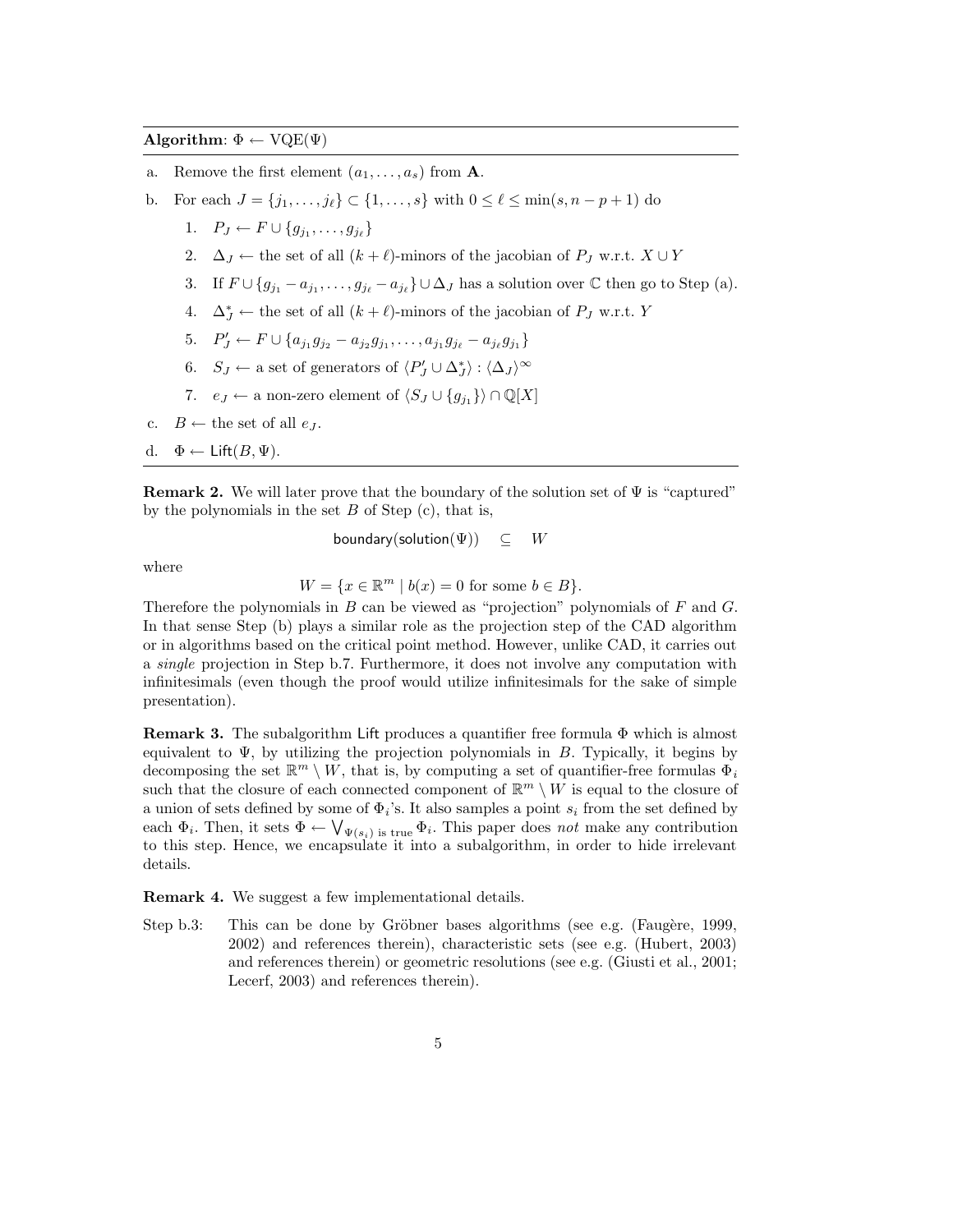- Step b.6,7: The ideal theoretic operations (saturation and elimination) can be done by Gröbner bases (see e.g. (Greuel and Pfister,  $2007$ )). Characteristic sets and geometric resolutions provide lazy algebraic representations, in the sense that they represent a Zariski-dense subset of the algebraic variety under study. In this framework, some specific techniques (see (Chen et al., 2009)) can be used to handle saturation and elimination.
- Step d: This can be carried out by using open-CAD algorithm (Strzebonski, 2006). One can also use critical point methods (Safey El Din, 2007b; Faugère et al., 2008) and roadmap algorithms (Canny, 1993; Basu et al., 1999; Safey El Din and Schost, 2011) and their parameterized versions to compute semialgebraic descriptions of the set defined by  $B \neq 0$  and sample points in each of its connected components. For the moment, open-CAD seems to be the best practical choice to describe the connected components of  $\mathbb{R}^m \setminus W$ .

Example 2. We illustrate the algorithm on the toy example from Section 2. Recall that

$$
X = \{x\}
$$
  
\n
$$
Y = \{y_1, y_2\}
$$
  
\n
$$
F = \{y_1^2 + y_2^2 - 1\}
$$
  
\n
$$
G = \{y_1^2 x - (y_2 - 1)^2\}
$$

Note that (1) is the first element in **A**. When we enter in the loop with  $J = \emptyset$ , we get  $e_J = \{1\}$  since, when  $J = \emptyset$ ,  $\Delta_J = \Delta_J^*$  on this example. When we enter in the loop with  $J = \{1\}$ , the following computations are performed:

- 1.  $P_J \leftarrow F \cup \{g_1\}$
- 2. We compute the set of all 1 + 1-minors of the jacobian of  $F \cup \{g_1\}$  with respect to  $X \cup Y$ , obtaining

$$
\Delta_J = \left\{-4y_1\left(y_2 - 1 + y_2x\right), \quad 2y_1^3, \quad 2y_2y_1^2\right\}
$$

3. We check easily that  $\langle F \cup \{g_1 - 1\} \cup \Delta_J \rangle = \langle 1 \rangle$ 

4. We compute the set of all 1 + 1-minors of the jacobian of  $F \cup \{g_1\}$  with respect to Y, obtaining

$$
\Delta_J^* = \{-4y_1(y_2 - 1 + y_2x)\}
$$

- 5. The set  $P'_J$  is F
- 6. We compute a set of generators of  $\langle F \cup \Delta_j^* \rangle : \langle \Delta_J \rangle^{\infty}$ , obtaining

$$
S_J = \left\{ y_1^2 + y_2^2 - 1, \quad y_2 - 1 + y_2 x \right\}
$$

7. We compute a set of generators of  $\langle S_J \cup \{g_1\} \rangle \cap \mathbb{Q}[X]$ , obtaining

$$
e_J = \left\{ x^2 \right\}
$$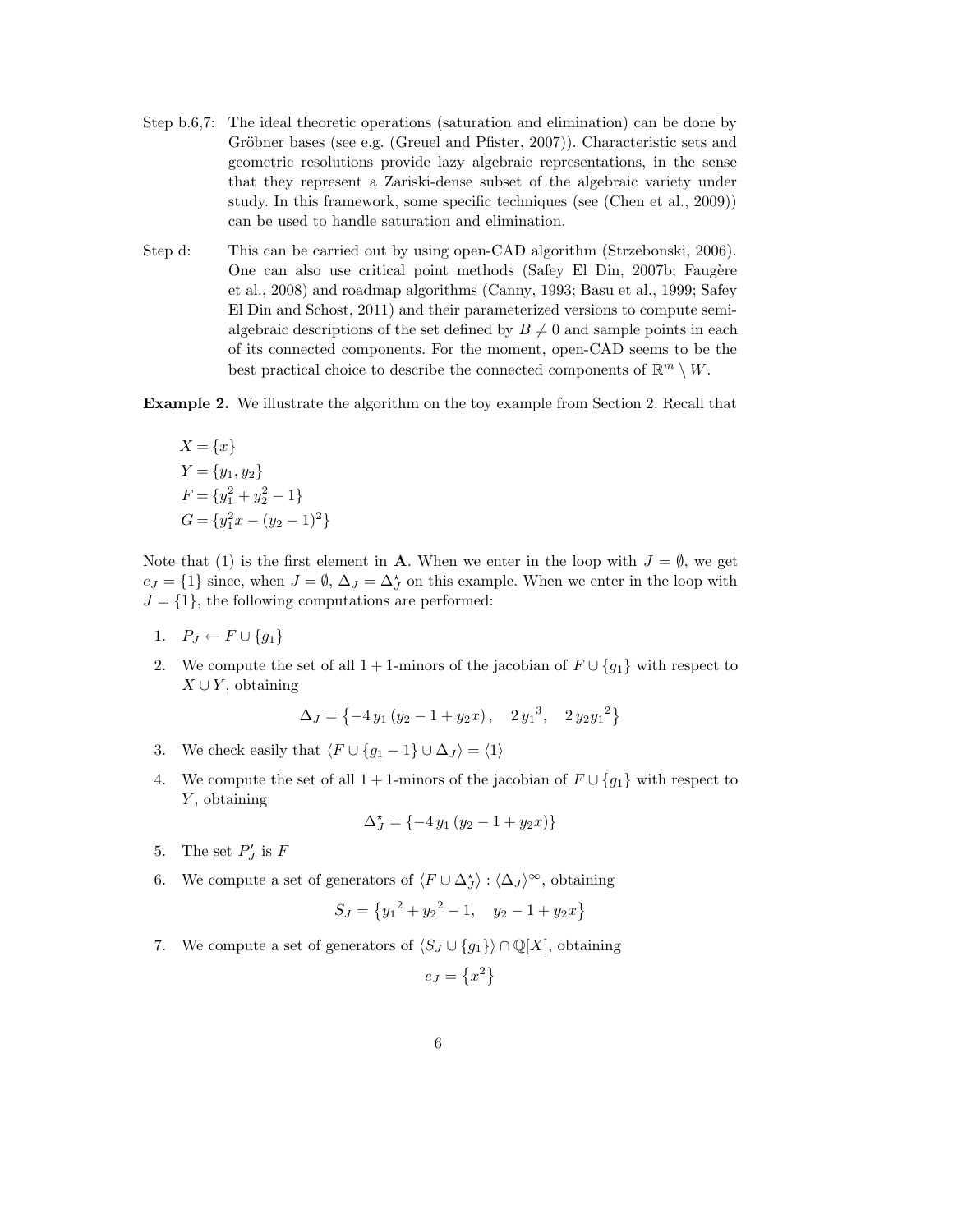Finally, a call to Lift returns

$$
\Phi \equiv x > 0
$$

Comparison to CAD: It is instructive to observe how CAD would handle the problem. Note that  $F = 0$  can be viewed as "equational constraint". Hence we use the improved version of CAD that utilizes equational constraints (Collins, 1998; McCallum, 1999). The first projection with respect to  $y_2$  produces the polynomials:

$$
\{y_1\left(-4x+y_1^2(x+1)^2\right),\quad 4\left(y_1-1\right)\left(y_1+1\right)\}
$$

which are the square-free part of the resultant of  $f_1$  and  $g_1$  and the square-free part of the resultant of  $f_1$  and  $\frac{\partial f_1}{\partial y_2}$ . The second projection w.r.t.  $y_1$  produces the polynomials

$$
\{x, x-1, x+1\}
$$

The lifting phase will eventually produce, using the projection polynomials and sample point checks, a quantifier-free formula  $x > 0$ .

It is *crucial* to note that the projection polynomials

$$
x-1, \quad x+1
$$

are *irrelevant* to the quantifier elimination problem. They induce *useless* cells, causing inefficiency. In comparison, the VQE algorithm does not produce the irrelevant polynomials.

We explain why this happens geometrically (see Figure 2). The CAD algorithm, among



Fig. 2. Simple example continued

others, projects the intersection of the red cylinder  $(F)$  and the blue Whitney umbrella  $(G)$ , which is complicated. On the other hand, the VQE algorithm projects the intersection of the green curve  $(S<sub>J</sub>$  in Step 6) and the blue Whitney umbrella  $(G)$ , which is much simpler. This kind of advantage becomes much more pronounced for larger problems, yielding significant improvement in computing time.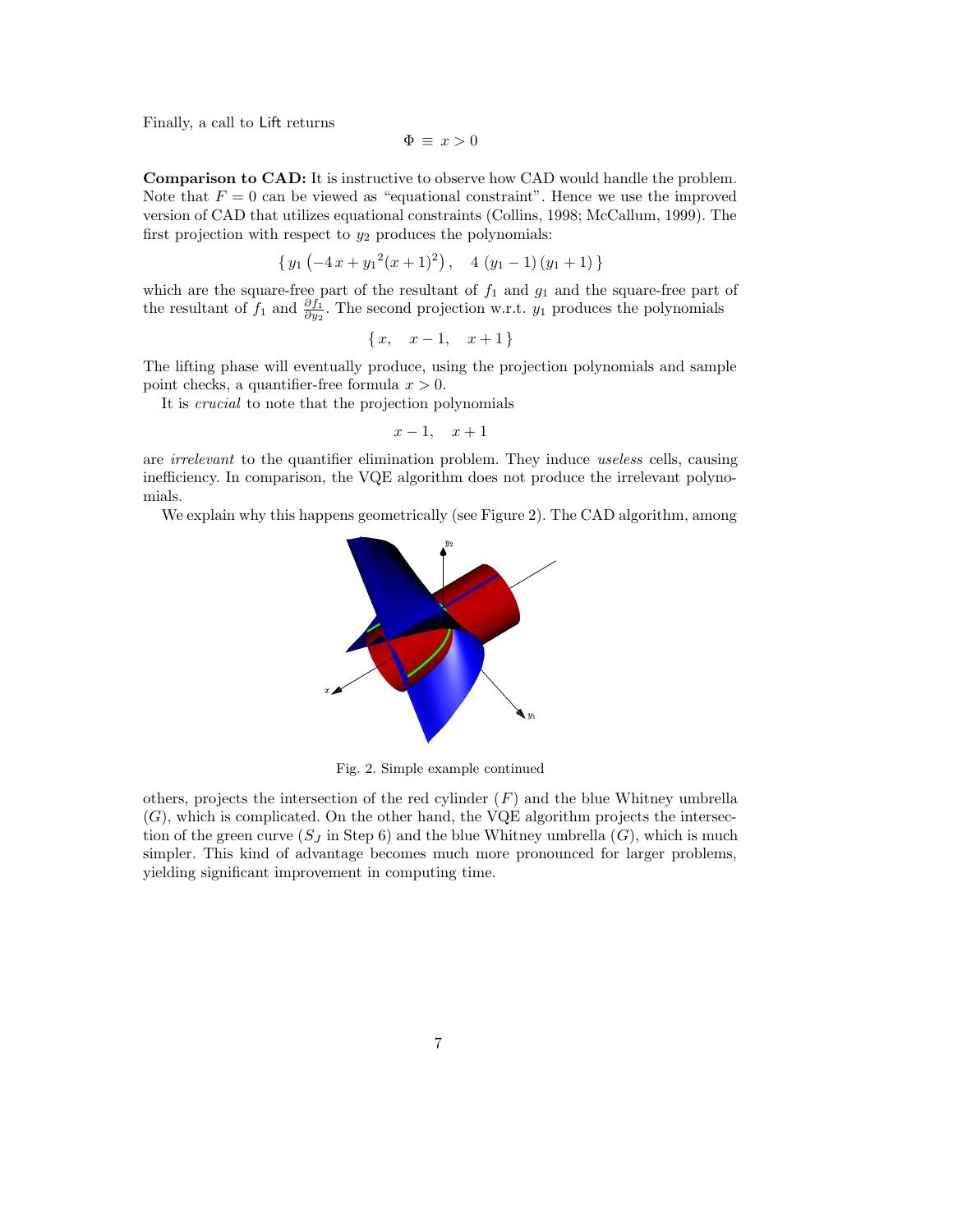#### 4. Proof for Termination and Correctness

In this section, we prove the termination and the correctness of the VQE algorithm. The proof is long and hence we divide it into several lemmas (which could be interesting on their own) and two theorems (one for termination and the other for correctness). We present the lemmas and the theorems in the bottom-up order. If the readers prefer to get the overall structure of the proof first, then we suggest that the reader reads this section in the backward order, starting from Theorems 12 and 13.

We begin by fixing terminology and notations for basic concepts on infinitesimals and critical points.

*Preliminaries on infinitesimals:* Let  $\mathbb{J}$  be a field containing  $\mathbb{Q}$  (e.g.  $\mathbb{R}$  or  $\mathbb{C}$ ). Let  $\varepsilon$  be an infinitesimal and let  $\mathbb{J}\langle \varepsilon \rangle$  stand for the Puiseux series field. We say that  $z = \sum_{i \geq i_0} a_i \varepsilon^{i/q} \in$  $\mathbb{J}\langle \varepsilon \rangle$  is *bounded over*  $\mathbb{J}$  if and only if  $i_0 \geq 0$ . We say that  $z = (z_1, \ldots, z_n) \in \mathbb{J}\langle \varepsilon \rangle^{n}$  is *bounded over*  $\mathbb{J}$  if each  $z_i$  is bounded over  $\mathbb{J}$ . Given a bounded element  $z \in \mathbb{J}\langle \varepsilon \rangle$ , we denote by  $\lim_{\varepsilon\to 0} z$  the number  $a_0 \in \mathbb{J}$ . Given a bounded element  $z \in \mathbb{J}\langle \varepsilon \rangle^n$ , we denote by  $\lim_{\varepsilon\to 0} z$ the point  $(\lim_{\varepsilon\to 0}(z_1),\ldots,\lim_{\varepsilon\to 0}(z_n))\in\mathbb{J}^n$ . Given a subset  $A\subset\mathbb{J}\langle \varepsilon\rangle^n$ , we denote by  $\lim_{\varepsilon\to 0}(A)$  the set  $\{\lim_{\varepsilon\to 0}(z) \mid z\in A \text{ and } z \text{ is bounded}\}.$  Given a semi-algebraic (resp. constructible) set  $A \subset \mathbb{R}^n$  (resp.  $A \subset \mathbb{C}^n$ ) defined by a quantifier-free formula  $\Phi$  with polynomials in  $\mathbb{R}[x_1,\ldots,x_n]$ , we denote by  $\text{Ext}(A,\mathbb{R}\langle \varepsilon \rangle)$  (resp.  $\text{Ext}(A,\mathbb{C}\langle \varepsilon \rangle)$ ) the set of solutions of  $\Phi$  in  $\mathbb{R}\langle \varepsilon \rangle^n$  (resp.  $\mathbb{C}\langle \varepsilon \rangle$ ).

*Preliminaries on critical points:* Let  $\overline{\mathbb{J}}$  stand for an algebraic closure of  $\mathbb{J}$ . Let  $V \subset \overline{\mathbb{J}}^n$  be an equidimensional algebraic variety. The set of regular points of V is denoted by  $reg(V)$ and the set of singular points is denoted by  $\operatorname{sing}(V)$ . Given  $x \in V$ , the tangent space to V at x is denoted by  $T_xV$ . Let  $\varphi$  be a polynomial mapping  $V \to \mathbb{J}^m$ . The differential of  $\varphi$  at  $x \in \text{reg}(V)$  is denoted by  $d_x\varphi$ . A point  $x \in \text{reg}(V)$  is a *critical point* of  $\varphi$  if and only if  $d_x\varphi(T_xV) \neq \overline{\mathbb{J}}^m$ ; we denote by crit $(\varphi, V)$  the union of sing(V) and the set of all critical points of  $\varphi$ . A *critical value* of  $\varphi$  is the image by  $\varphi$  of a critical point. We denote by  $\mathcal{D}(\varphi, V)$  the set of critical values of  $\varphi$ . A *regular value* is a point of  $\bar{\mathbb{J}}^m$  which is a not a critical value.

*Notations:* Let  $\mathbb{J}$  be a real field and S be a semi-algebraic set in  $\mathbb{J}^n$ . We denote by boundary(S) the boundary of S and by  $\text{int}(S)$  its interior (for the euclidean topology). Given a point  $x \in \mathbb{J}^n$  and  $r \in \mathbb{J}$  positive, ball $(x, r)$  denotes the ball centered at x of radius r. Given  $(f_1, \ldots, f_k) \subset \mathbb{Q}[Z]$ , jacobian $_Z(f_1, \ldots, f_k)$  denotes the jacobian matrix

$$
\begin{bmatrix}\n\frac{\partial f_1}{\partial Z_1} & \cdots & \frac{\partial f_1}{\partial Z_r} \\
\vdots & \vdots & \vdots \\
\frac{\partial f_k}{\partial Z_1} & \cdots & \frac{\partial f_k}{\partial Z_r}\n\end{bmatrix}.
$$

**Lemma 1.** Let  $S$  be a connected component of the set defined by

$$
f_1 = \cdots = f_k = 0, \quad g_1 > 0, \ldots, g_s > 0.
$$

Let  $x \in$  boundary(proj(S)). For all  $r > 0$ , there exists  $e_0 > 0$  such that for all  $e \in ]0, e_0[$ there exists a connected component  $S_e$  of the set defined by

$$
f_1 = \dots = f_k = 0, \quad g_1 \ge e, \dots, g_s \ge e
$$

such that  $ball(x, r) \cap boundary(proj(S_e))$  is non-empty.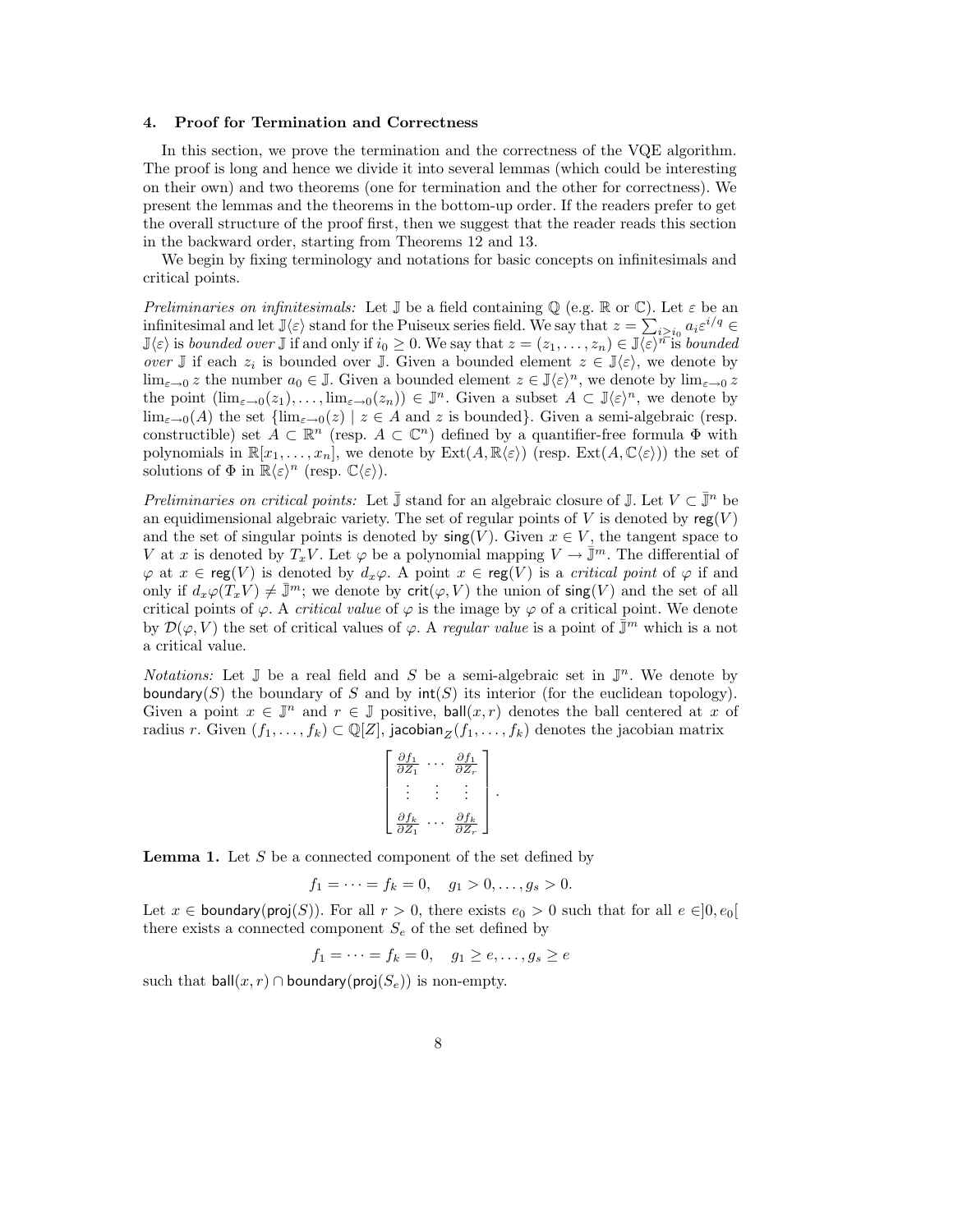*Proof.* Let  $r > 0$ . Since  $x \in$  boundary( $proj(S)$ ), we see that  $ball(x, r) \cap proj(S)$  is nonempty. Let  $(x', y') \in S$  such that  $x' \in \text{ball}(x, r) \cap \text{proj}(S)$  and  $e_0 > 0$  be less than  $\min(g_1(x', y'), \ldots, g_s(x', y'))$ . Then, for all  $e \in ]0, e_0[$ , we see that  $(x', y')$  is in the set  $T_e$ defined by

$$
f_1 = \cdots = f_k = 0, \quad g_1 \ge e, \dots, g_s \ge e.
$$

Hence there exists a connected component  $S_e$  of  $T_e$  such that  $ball(x, r) \cap proj(S_e)$  is non-empty.

Consider  $e \in ]0, e_0[$ . We prove that ball $(x, r) \cap$  boundary(proj $(S_e)$ ) is not empty by distinguishing the cases where  $x \notin \textsf{proj}(S_e)$  and  $x \in \textsf{proj}(S_e)$ .

Suppose that  $x \notin \textsf{proj}(S_e)$ . Let  $C_e$  be a connected component of  $\textsf{int}(\textsf{ball}(x, r)) \cap \textsf{proj}(S_e)$ and  $x' \in C_e$ . Then, any semi-algebraic path  $\gamma \subset \text{int}(\text{ball}(x,r))$  linking  $x'$  to x meets  $\text{int}(\text{ball}(x, r)) \cap \text{boundary}(C_e)$ . Since  $C_e$  is a connected component of  $\text{int}(\text{ball}(x, r)) \cap \text{bound}$ proj(S<sub>e</sub>), its boundary is contained in boundary(ball(x, r)) ∪ boundary(proj(S<sub>e</sub>)). Then  $\gamma$  has a non-empty intersection with boundary( $proj(S_e)$ ) since it meets boundary( $C_e$ ) at a point in  $int(ball(x, r))$ . We conclude that  $ball(x, r) \cap boundary(proj(S_e))$  is non-empty.

Suppose that  $x \in \text{proj}(S_e)$ . Since  $S_e \subset S$ , proj $(S_e) \subset \text{proj}(S)$  and  $\text{int}(\text{proj}(S_e)) \subset$  $\text{int}(\text{proj}(S))$ . By assumption,  $x \in \text{boundary}(\text{proj}(S))$ , hence  $x \notin \text{int}(\text{proj}(S))$  which implies that  $x \notin \text{int}(\text{proj}(S_e))$ . We deduce that  $x \in \text{proj}(S_e) - \text{int}(\text{proj}(S_e))$  which is contained in boundary( $proj(S_e)$ ). We conclude that ball $(x, r) \cap$ boundary( $proj(S_e)$ ) is non-empty.  $\Box$ 

**Lemma 2.** Let  $S_e$  be a connected component of the set defined by

$$
f_1 = \cdots = f_k = 0, \quad g_1 \ge e, \ldots, g_s \ge e.
$$

Let  $x \in$  boundary(proj $(S_e)$ ). There exists  $\{j_1, \ldots, j_\ell\} \subset \{1, \ldots, s\}$  and a connected component  $C_e$  of the real algebraic set defined by

$$
f_1 = \cdots = f_k = 0, \quad g_{j_1} = \cdots = g_{j_\ell} = e
$$

such that  $x \in$  boundary(proj $(C_e)$ ).

*Proof.* Denote by  $\{j_1, \ldots, j_\ell\}$  a subset of  $\{1, \ldots, s\}$  such that there exists a connected component  $C_e$  of the real algebraic set defined by

$$
f_1 = \cdots = f_k = 0, \quad g_{j_1} = \cdots = g_{j_\ell} = e
$$

meeting the following condition: for all  $r > 0$ ,  $\mathsf{proj}^{-1}(\mathsf{ball}(x,r)) \cap C_e$  is non-empty and contained in  $\textsf{proj}^{-1}(\textsf{ball}(x,r)) \cap S_e$ . One concludes immediately that x belongs to the closure (for the euclidean topology) of  $proj(C_e)$ . In order to prove that  $x \in$  boundary(proj $(C_e)$ ), we prove below that there exists  $r > 0$  such that x does not belong to ball $(x, r) \cap \text{int}(\text{proj}(C_e)).$ 

By construction, there exists  $r > 0$  such that  $proj^{-1}(\text{ball}(x,r)) \cap C_e$  is not empty and contained in  $\mathsf{proj}^{-1}(\mathsf{ball}(x,r)) \cap S_e$ . Let  $x' \in \mathsf{ball}(x,r) \cap \mathsf{proj}(C_e)$ . Then, there exists y' such that  $(x', y') \in \text{proj}^{-1}(\text{ball}(x, r)) \cap C_e \subset \text{proj}^{-1}(\text{ball}(x, r)) \cap S_e$ . Consequently,  $x' \in \mathsf{ball}(x,r) \cap \mathsf{proj}(S_e)$ . We deduce that  $\mathsf{ball}(x,r) \cap \mathsf{proj}(C_e) \subset \mathsf{ball}(x,r) \cap \mathsf{proj}(S_e)$ .

Moreover, by assumption,  $x \in$  boundary(proj $(S_e)$ ) which implies  $x \notin \text{int}(\text{proj}(S_e))$ ,  $x \notin \text{ball}(x, r) \cap \text{int}(\text{proj}(S_e))$  and  $x \notin \text{int}(\text{proj}(C_e)) \cap \text{ball}(x, r)$  since ball $(x, r) \cap \text{proj}(C_e) \subset$ ball $(x, r) \cap \text{proj}(S_e)$  implies ball $(x, r) \cap \text{int}(\text{proj}(C_e)) \subset \text{ball}(x, r) \cap \text{int}(\text{proj}(S_e))$ .  $\Box$ 

**Lemma 3.** Let  $S$  be a connected component of the set defined by

$$
f_1 = \dots = f_k = 0, \quad g_1 > 0, \dots, g_s > 0.
$$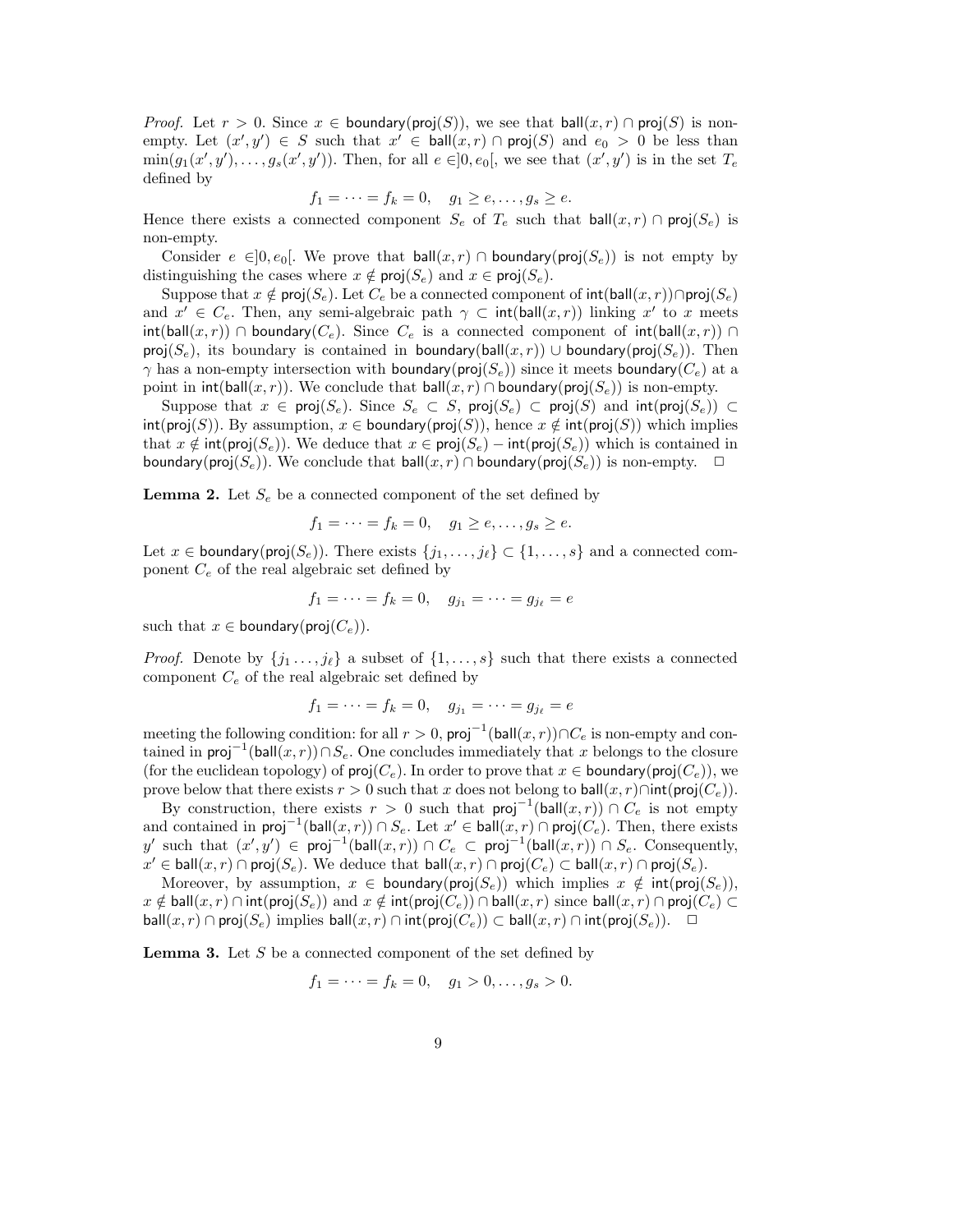Let  $x \in$  boundary(proj(S)). For all  $r > 0$  there exists  $e_0 > 0$  and  $\{j_1, \ldots, j_\ell\} \subset \{1, \ldots, s\}$ such that for all  $e \in ]0, e_0[$  there exists a connected component  $C_e$  of the real algebraic set defined by

$$
f_1 = \dots = f_k = 0, \quad g_{j_1} = \dots = g_{j_\ell} = e
$$
  
such that  $\text{ball}(x, r) \cap \text{boundary}(\text{proj}(C_e))$  is non-empty.

*Proof.* Immediate from Lemma 1 and 2.  $\Box$ 

Lemma 4. Let R be a real closed field and C be its algebraic closure. Consider a smooth algebraic variety  $V \subset \mathbb{C}^{m+n}$  and a semi-algebraically connected component C be of  $V \cap R^{m+n}$ . Suppose that the restriction of proj to V is proper. Then, boundary(proj $(C)$ ) is contained in  $proj(crit(proj, V))$ .

*Proof.* This lemma is similar to (Safey El Din and Schost, 2003, Proposition 4). Let  $x \in$  boundary(proj(C)). Suppose that  $x \notin \text{proj}(\text{crit}(\text{proj}, V))$ . Since the restriction of proj to  $V \cap \mathbb{R}^{m+n}$  is proper, by the semi-algebraic Ehresmann's theorem (Coste and Shiota, 1992, Theorem 3.4), there exists a neighborhood U of  $x \in \mathbb{R}^m$  such that the restriction of proj to  $V \cap \mathsf{R}^{m+n}$  realizes a locally trivial fibration over  $\mathsf{proj}^{-1}(U) \cap V \cap \mathsf{R}^{m+n}$ . In particular for all  $(x',x'') \in U \times U$ , proj $^{-1}(x') \cap V \cap \mathsf{R}^{m+n}$  is diffeomorphic to proj $^{-1}(x'') \cap V \cap \mathsf{R}^{m+n}$ . In particular, for all  $x' \in U$ , proj $^{-1}(x') \cap V \cap \mathsf{R}^{m+n}$  is empty if and only if proj $^{-1}(x) \cap V \cap \mathsf{R}^{m+n}$ is empty. This contradicts that  $x \in$  boundary(proj $(C)$ ).  $\Box$ 

From now on, let  $S \subset \mathbb{R}^{m+n}$  be a connected component of the semi-algebraic set defined by

$$
f_1 = \dots = f_k = 0, \quad g_1 > 0, \dots, g_s > 0
$$

with  $(f_1, \ldots, f_k, g_1, \ldots, g_s) \subset \mathbb{Q}[X, Y]$  satisfying the assumptions  $S_1$  and  $S_2$ .

Consider  $\mathbf{a} = (a_1, \ldots, a_s) \in \mathbb{Z}_+^{\star}$ <sup>s</sup>. Remark that S is still a connected component of the set defined by

$$
f_1 = \cdots = f_k = 0, \quad \frac{g_1}{a_1} > 0, \ldots, \frac{g_s}{a_s} > 0.
$$

Let  $J = \{j_1, \ldots, j_\ell\} \subset \{1, \ldots, s\}$ . We denote by  $V_{J,\varepsilon}^{\mathbf{a}} \subset \mathbb{C}\langle \varepsilon \rangle^{m+n}$  the algebraic set defined by

$$
f_1 = \cdots = f_k = 0, \quad g_{j_1} - a_{j_1} \varepsilon = \cdots = g_{j_\ell} - a_{j_\ell} \varepsilon = 0.
$$

**Lemma 5.** Let  $x \in$  boundary( $proj(S)$ ) and  $\mathbf{a} = (a_1, \ldots, a_s) \in \mathbb{Z}_+^{*s}$ . Then, there exists  $J = \{j_1, \ldots, j_\ell\} \subset \{1, \ldots, s\}$  such that  $x \in \text{proj}(\lim_{\varepsilon \to 0} (\text{crit}(\text{proj}, V_{J, \varepsilon}^{\mathbf{a}}))).$ 

*Proof.* By the transfer principle (see (Basu et al., 2006, Chapter 2)), the statement of Lemma 3 applied to the system

$$
f_1 = \cdots = f_k = 0, \quad g_{j_1} - a_{j_1} \varepsilon = \cdots = g_{j_\ell} - a_{j_\ell} \varepsilon = 0
$$

can be rephrased as follows: there exists  $J \subset \{1, \ldots, s\}$  such that

$$
x\in \lim_{\varepsilon\to 0} \mathsf{boundary}(\mathsf{proj}(C_\varepsilon))
$$

where  $C_{\varepsilon}$  is a semi-algebraically connected component of  $V_{J,\varepsilon}^{\mathbf{a}} \cap \mathbb{R}\langle \varepsilon \rangle^{m+n}$ .

Denote by  $V \subset \mathbb{C}^{m+n}$  the algebraic variety defined by  $f_1 = \cdots = f_k = 0$  and by  $B_\varepsilon$  the set Ext(proj<sup>-1</sup>(ball $(x, r)$ ),  $\mathbb{R}\langle \varepsilon \rangle$ ). Since the restriction of proj to V is proper (assumption  $\mathbf{S}_2$ ) and  $B_\varepsilon \cap C_\varepsilon \subset B_\varepsilon \cap \text{Ext}(V, \mathbb{R}\langle \varepsilon \rangle)$ , Lemma 4 implies that boundary(proj $(C_\varepsilon)$ ) ⊂ proj(crit(proj,  $V_{J,\varepsilon}^{\mathbf{a}}$ )). Thus,  $x \in \lim_{\varepsilon \to 0} (proj(crit(proj, V_{J,\varepsilon}^{\mathbf{a}}))).$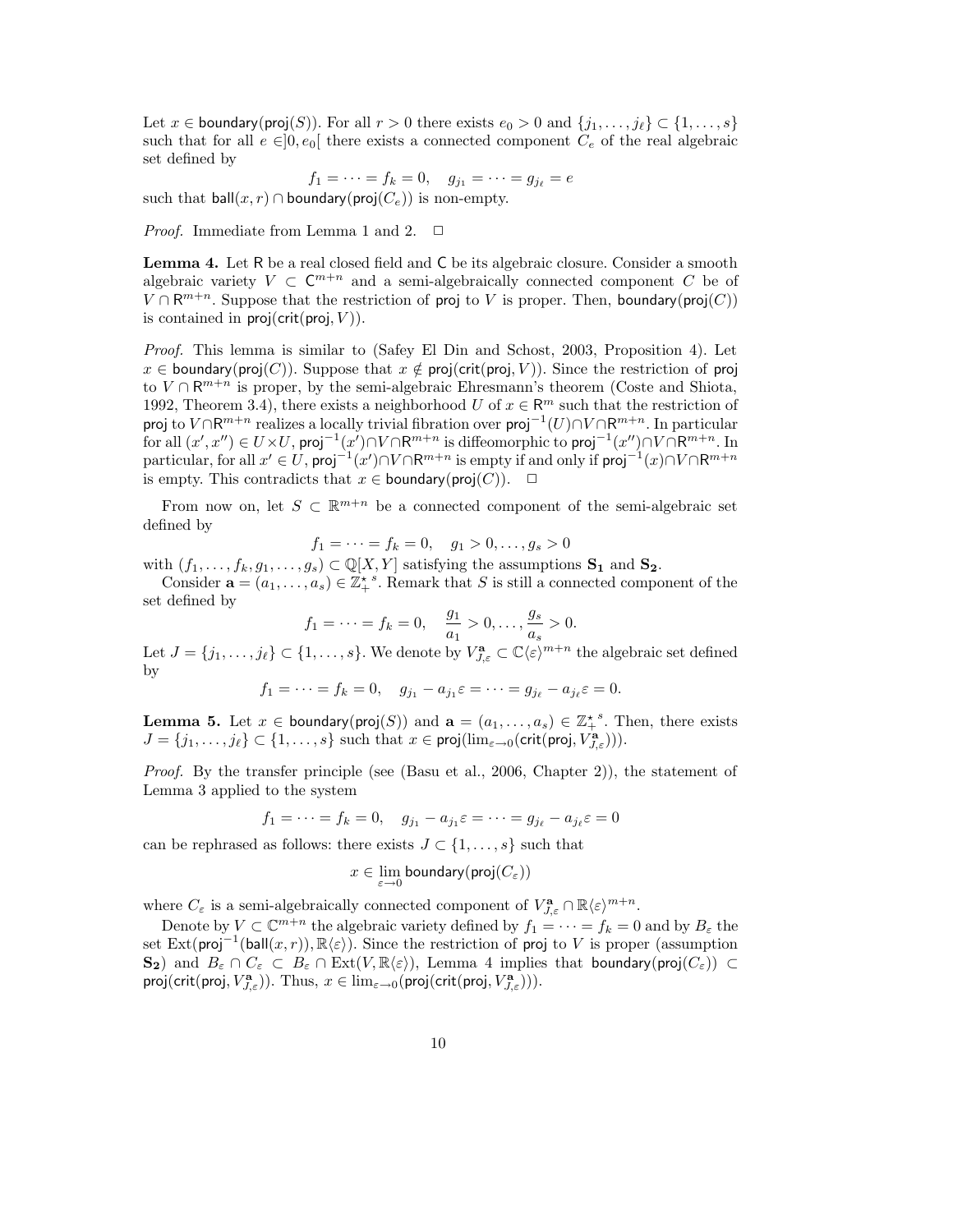Still using assumption  $S_2$ , there exists  $r > 0$  such that  $B_\varepsilon \cap \text{crit}(\text{proj}, V_{J,\varepsilon}^a)$  is bounded over R and let A be a semi-algebraically connected component of  $B_\varepsilon \cap \text{crit}(\text{proj}, V_{J,\varepsilon}^a)$ such that x belongs to  $\lim_{\epsilon \to 0} \text{proj}(A)$ . Since A is semi-algebraically connected and bounded, (Basu et al., 2006, Proposition 12.43) implies that  $\lim_{\varepsilon\to 0}(A)$  exists and is semi-algebraically connected, closed and bounded. Thus  $\text{proj}(\lim_{\varepsilon\to 0}(A))$  is closed (see (Basu et al., 2006, Theorem 3.20)) and contains x since  $x \in \lim_{\varepsilon \to 0} (proj(A))$  (see (Basu et al., 2006, Lemma 3.21)). Now, remark that  $A \subset \text{crit}(\text{proj}, V_{J,\varepsilon}^a)$  implies  $\lim_{\varepsilon \to 0}(A) \subset$  $\lim_{\varepsilon\to 0}$ (crit(proj,  $V_{J,\varepsilon}^a$ )). This implies that

$$
x\in \lim\limits_{\varepsilon\to 0}(\operatorname{proj}(A))=\operatorname{proj}(\lim\limits_{\varepsilon\to 0}(A))\subset\operatorname{proj}(\lim\limits_{\varepsilon\to 0}(\operatorname{crit}(\operatorname{proj},V^a_{J,\varepsilon}))).
$$

 $\Box$ 

Remark 5. Note that in the above lemma, the set J may depend on a.

**Lemma 6.** Let  $\mathbb{J}$  be a field containing Q. Let  $H = \{h_1, \ldots, h_r\} \subset \mathbb{J}[X]$ , and let V be the algebraic variety defined by  $H = 0$ . Let  $\varphi : x \in V \to (\varphi_1(x), \ldots, \varphi_s(x))$  be a polynomial mapping. Suppose that  $\langle H \rangle$  is radical and that V is smooth and equidimensional with co-dimension k and that  $s \leq n - k$ . Let  $\Delta$  be the set of  $(k + s)$ -minors of jacobian  $_X(H, \varphi_1, \ldots, \varphi_s)$ . Then crit( $\varphi, V$ ) is the algebraic variety associated to  $\langle H \rangle + \langle \Delta \rangle$ .

*Proof.* Well known. □

**Lemma 7.** Let  $\{h_1, \ldots, h_r\} \subset \mathbb{J}[X]$  such that the algebraic variety  $V \subset \mathbb{J}^n$  defined by  $h_1 = \cdots = h_r = 0$  is equidimensional of co-dimension p and for all  $x \in V(h_1, \ldots, h_r)$ , the rank of jacobian $\chi(h_1, \ldots, h_r)(x)$  is p. Then, the ideal  $\langle h_1, \ldots, h_r \rangle$  is radical.

*Proof.* Denote by I the ideal  $\langle h_1, \ldots, h_r \rangle$ . Consider an irredundant primary decomposition  $Q_1, \ldots, Q_\ell$  of I so that the prime ideals associated to the  $Q_i$ 's are pairwise distinct. We prove below that each isolated component  $Q_i$  is prime, which will imply that I is radical.

For  $1 \leq i \leq \ell$ , consider an isolated primary component  $Q_i$  of I. Since  $V(Q_i)$  is an irreducible component of  $V$  which is equidimensional of co-dimension  $p$  we deduce the  $Q_i$  has co-dimension  $p$ .

Since  $Q_i$  is isolated, one can choose  $x \in V(Q_i)$  such that  $x \notin V(Q_j)$  for  $j \neq i$ . Let m be the maximal ideal at x. Supposing that  $I_m = Q_{i_m}$  and  $I_m$  is prime,  $Q_{i_m}$  is prime which implies that  $Q_i$  itself is prime by (Atiyah and MacDonald, 1969, Proposition 3.11  $(iv)$ ).

We prove now that  $I_m = Q_{i_m}$  and  $I_m$  is prime. By (Atiyah and MacDonald, 1969, Proposition 4.9),  $I_{\mathfrak{m}} = Q_{1_{\mathfrak{m}}} \cap \cdots \cap Q_{s_{\mathfrak{m}}}$ . Since  $Q_i$  is the unique primary ideal of the considered minimal primary decomposition of I such that  $x \in V(Q_i)$ ,  $Q_i$  is the unique isolated ideal of that decomposition which is contained in  $\mathfrak{m}$ . Thus,  $I_{\mathfrak{m}} = Q_{i_{\mathfrak{m}}}$ .

Since jacobian $\chi(h_1, \ldots, h_r)(x)$  has rank p, Part b of (Eisenbud, 1995, Theorem 16.19) shows that the local ring  $\overline{\mathbb{J}}[X]_{\mathfrak{m}}/I_{\mathfrak{m}}$  is regular and hence an integral ring, so that  $I_{\mathfrak{m}}$  is prime.  $\Box$ 

**Lemma 8.** Let  $J = \{j_1, \ldots, j_\ell\} \subset \{1, \ldots, s\}$  and  $\Delta_J$  be the set of  $p + \ell$  minors of jacobian $_{(X,Y)}(f_1,\ldots,f_k,g_{j_1},\ldots,g_{j_\ell}).$  There exists a non-empty Zariski-open subset  $O_J\subset$  $\mathbb{C}^{\ell}$  such that for all  $\mathbf{a} = (a_{j_1}, \ldots, a_{j_{\ell}}) \in O_J$  the ideal

$$
\langle f_1,\ldots,f_k,g_{j_1}-a_{j_1},\cdots,g_{j_\ell}-a_{j_\ell}\rangle\subset\mathbb{Q}[X,Y]
$$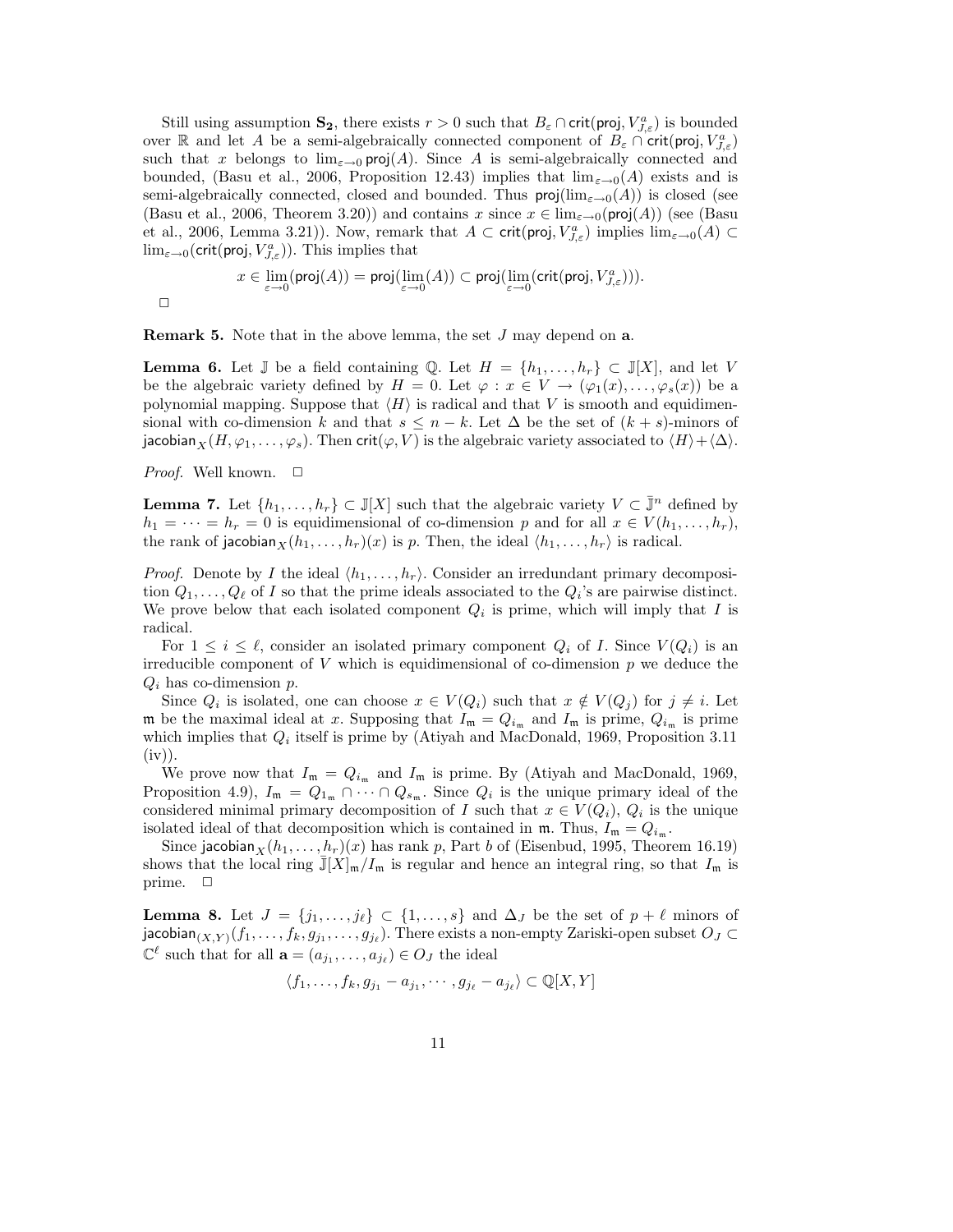is equidimensional, radical and defines either an empty set or a smooth algebraic variety of co-dimension  $p + \ell$  which has an empty intersection with the variety defined by  $\Delta_J$ .

*Proof.* Denote by I the set of subsets of  $\{1, \ldots, k\}$  having cardinality p. For I =  $\{i_1, \ldots, i_p\} \in \mathcal{I}$ , consider the constructible set  $V_I$  defined as

$$
\{(x,y) \mid f_1(x,y) = \cdots = f_k(x,y) = 0 \text{ and } \text{rank}(\text{jacobian}_{(X,Y)}(f_{i_1}, \ldots, f_{i_p})(x,y)) = p\}.
$$

Remark that  $V(f_1,\ldots,f_k)=\bigcup_{I\in\mathcal{I}}V_I$  and that each  $V_I$  is a smooth constructible set of co-dimension p. Let  $\varphi_{IJ}$  be the polynomial mapping

$$
(x,y)\in V_I\to (g_{j_1}(x,y),\ldots,g_{j_\ell}(x,y))\in\mathbb{C}^\ell.
$$

If the constructible set  $\varphi_{IJ}$  is not dense in  $\mathbb{C}^{\ell}$ , denote by  $O_{IJ}$  the complementary of its Zariski-closure. Then for **a** outside its Zariski-closure,  $\varphi_{IJ}^{-1}(\mathbf{a})$  is empty.

If the constructible set  $\varphi_{IJ}(V_I)$  is dense in  $\mathbb{C}^{\ell}$ . Then, by Sard's theorem (see (Shafarevich, 1977, Theorem 2, and Lemmas 1 and 2, Chapter 6)), there exists a nonempty Zariski-open subset  $O_{IJ}$  such that for all  $\mathbf{a} \in O_{IJ}$  and for all  $(x, y) \in \varphi_{IJ}^{-1}(\mathbf{a}),$  $\varphi_{IJ}^{-1}(\mathbf{a})$  is smooth and  $d_{(x,y)}\varphi_{IJ}$  is surjective. In particular, this implies that for all  $\mathbf{a} = (a_{j_1}, \dots, a_{j_\ell}) \in O_{IJ}$  and  $(x, y) \in \varphi_{IJ}^{-1}(\mathbf{a}),$ 

rank(jacobian
$$
(X,Y)
$$
 $(f_{i_1},...,f_{i_p},g_{j_1},...,g_{j_\ell})(x,y)) = p + \ell.$ 

This implies that for all  $(x, y)$  in  $\varphi_{IJ}^{-1}(\mathbf{a})$ , the rank of

$$
\mathsf{jacobian}_{(X,Y)}(f_{i_1},\ldots,f_{i_p},g_{j_1},\ldots,g_{j_\ell})(x,y)
$$

is  $p+\ell$ . Thus,  $\varphi_{IJ}^{-1}(\mathbf{a})$  has co-dimension at least  $p+\ell$  at all  $(x, y) \in \varphi_{IJ}^{-1}(\mathbf{a})$ . Since  $V_I$  has dimension p and its Zariski-closure is equidimensional,  $\varphi_{IJ}^{-1}(\mathbf{a})$  has co-dimension less than or equalled to  $p + \ell$ . We conclude that  $\varphi_{IJ}^{-1}(\mathbf{a})$  has co-dimension  $p + \ell$  and its Zariski-closure is equidimensional and for all  $(x, y) \in \varphi_{IJ}^{-1}(\mathbf{a})$ 

$$
\mathsf{jacobian}_{(X,Y)}(f_{i_1},\ldots,f_{i_p},g_{j_1},\ldots,g_{j_\ell})(x,y)
$$

has rank  $p + \ell$ .

By choosing  $O_J = \bigcap_{I \in \mathcal{I}} O_{IJ}$  and since  $V = \bigcup_{I \in \mathcal{I}} V_I$ ,  $(a_{j_1}, \ldots, a_{j_\ell}) \notin O_J$  implies that the algebraic variety defined by  $f_1 = \cdots = f_k = g_{j_1} - a_{j_1} = \cdots = g_{j_\ell} - a_{j_\ell} = 0$  is either empty, or smooth equidimensional of co-dimension  $p+\ell$  and it has an empty intersection with the variety defined by  $\Delta_J$ .

Moreover, the ideal  $\langle f_1, \ldots, f_k, g_{j_1} - a_{j_1}, \ldots, g_{j_\ell} - a_{j_\ell} \rangle$  is radical by Lemma 7.  $\Box$ 

**Lemma 9.** Let  $J = \{j_1, ..., j_\ell\} \subset \{1, ..., s\}$  and  $\mathbf{a} = (a_{j_1}, ..., a_{j_\ell}) \in O_J$ . Then, the ideal

 $\langle f_1,\ldots,f_k,g_{j_1}-a_{j_1}\varepsilon,\ldots,g_{j_\ell}-a_{j_\ell}\varepsilon\rangle\subset\mathbb{Q}(\varepsilon)[X,Y]$ 

is radical and defines either an empty set or a smooth equidimensional algebraic variety  $V_{J,\varepsilon}^{\mathbf{a}}$  of co-dimension  $p+\ell$  in  $\mathbb{C}\langle\varepsilon\rangle^{m+n}$ .

*Proof.* Let  $\mathbf{a} = (a_{j_1}, \ldots, a_{j_\ell}) \in O_J$  and consider the line  $L_{\mathbf{a}}$  containing the origin and **a.** Since  $O_J$  is a non-empty Zariski open set, the intersection of  $L_a \subset \mathbb{C}^{\ell}$  with the complementary of  $O_J$  is a finite set of points in  $\mathbb{C}^{\ell}$ .

Hence, the point  $\mathbf{a}\varepsilon = (a_{j_1}\varepsilon,\ldots,a_{j_\ell}\varepsilon)$  belongs to  $\text{Ext}(O_J,\mathbb{C}\langle \varepsilon \rangle)$ . This implies that for all  $I = \{i_1, \ldots, i_p\} \subset \{1, \ldots, k\}$  and all  $(x, y)$  in the variety  $V_{J, \varepsilon}^{\mathbf{a}}$  defined by

$$
f_1 = \cdots = f_k = g_{j_1} - a_{j_1} \varepsilon = \cdots = g_{j_\ell} - a_{j_\ell} \varepsilon = 0
$$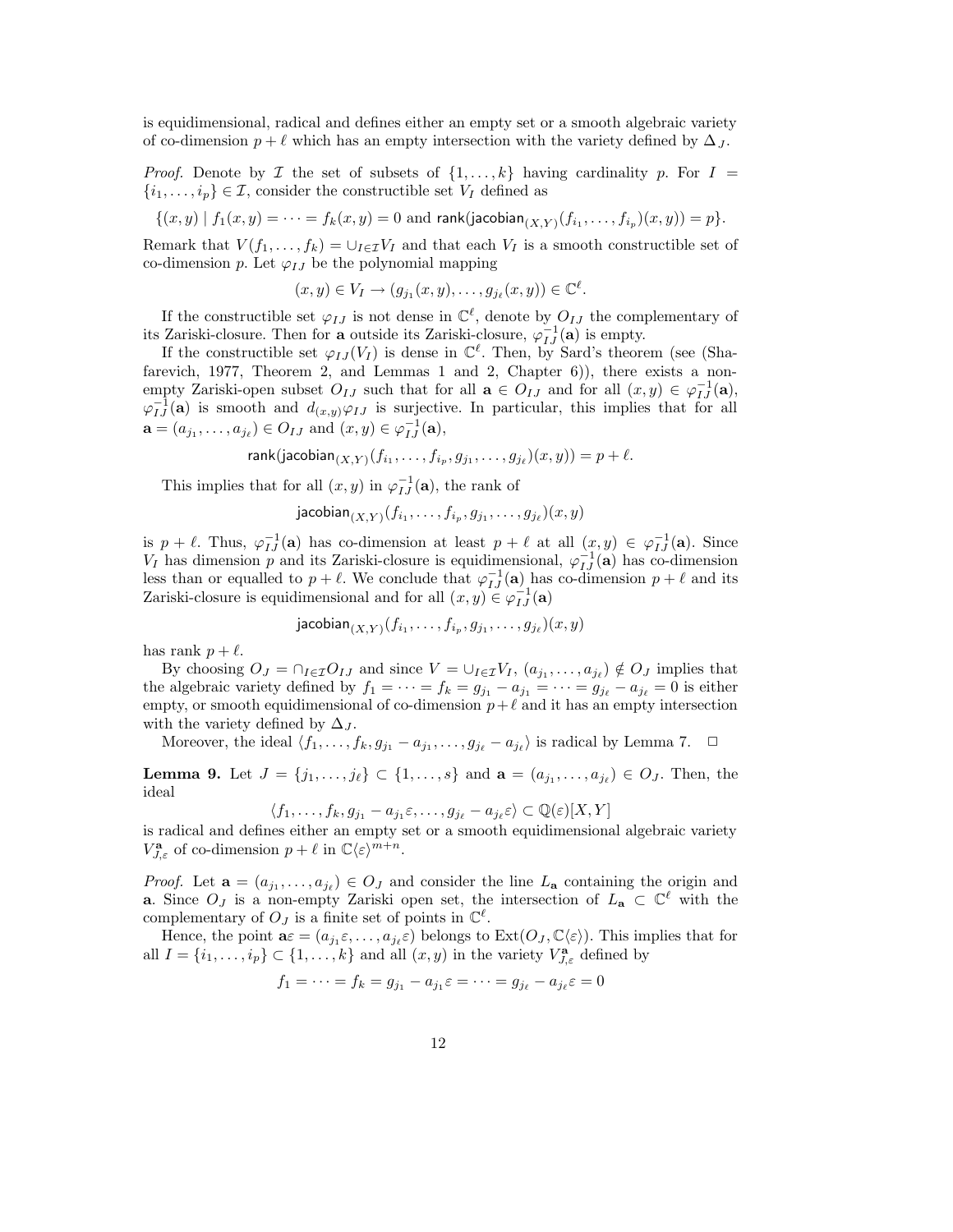the rank of jacobian $_{(X,Y)}(f_{i_1},\ldots,f_{i_p},g_{j_1},\ldots,g_{j_\ell})(x,y)$  is  $p+\ell$ . Thus, following the same argumentation used in the proof of Lemma 8, we conclude that  $V_{J,\varepsilon}^{\mathbf{a}}$  has co-dimension  $p + \ell$ .

Moreover, the ideal  $\langle f_1, \ldots, f_k, g_{j_1} - a_{j_1} \varepsilon, \ldots, g_{j_\ell} - a_{j_\ell} \varepsilon \rangle$  is radical by Lemma 7.  $\Box$ 

**Lemma 10.** We use the notations of Algorithm VQE. Let  $J = \{j_1, \ldots, j_\ell\} \subset \{1, \ldots, s\}$ and  $\mathbf{a} = (a_{j_1}, \ldots, a_{j_\ell}) \in O_J$ . Then, the algebraic variety defined by  $\langle S_J \cup \{g_{j_1}\}\rangle$  equals  $\lim_{\varepsilon\rightarrow 0}(\mathsf{crit}(\mathsf{proj}, V_{J,\varepsilon}^\mathbf{a}));$ 

*Proof.* We suppose in the sequel that  $(a_{j_1},..., a_{j_\ell})$  belongs the non-empty Zariski-open set  $O_J$  defined in Lemma 8. This implies that  $V_{J,\varepsilon}^{\mathbf{a}}$  is smooth, equidimensional of codimension  $p + \ell$  and the ideal  $\langle f_1, \ldots, f_k, g_{j_1} - a_{j_1} \varepsilon, \ldots, g_{j_\ell} - a_{j_\ell} \varepsilon \rangle \subset \mathbb{C}(\varepsilon)[X, Y]$  is radical.

We start by proving that the algebraic variety associated to  $\langle S_J \rangle + \langle g_{j_1} \rangle$  is contained in  $\lim_{\varepsilon\to 0}$  (crit(proj,  $V_{J,\varepsilon}^{\mathbf{a}}$ )). Consider an element **z** of the algebraic variety associated to  $\langle S_J \rangle + \langle g_{j_1} \rangle$  and denote by Z an irreducible component of this variety containing z. Given  $r > 0$ , denote by  $ball(\mathbf{z}, r) \subset \mathbb{C}^{n+k}$  the ball centered at  $\mathbf{z}$  of radius r. We prove that for all  $r > 0$ ,  $\text{Ext}(Z \cap B(\mathbf{z}, r), \mathbb{C}\langle \varepsilon \rangle^{n+k})$  has a non-empty intersection with crit(proj,  $V_{J,\varepsilon}^{\mathbf{a}}$ ) which implies that  $\lim_{\varepsilon \to 0} (crit(proj, V_{J,\varepsilon}^{\mathbf{a}}))$  contains **z**.

Since  $\langle S_J \rangle = (\langle f_1, \ldots, f_k, a_{j_1} g_{j_2} - a_{j_1} g_{j_1}, \ldots, a_{j_1} g_{j_\ell} - a_{j_\ell} g_{j_1} \rangle + \langle \Delta_J^* \rangle) : \langle \Delta_J \rangle^{\infty}, Z$ contains points such that jacobian $_{X,Y}(f_1,\ldots,f_k,g_{j_1},\ldots,g_{j_\ell})$  has rank  $p+\ell.$  Denote by G the algebraic variety associated to  $\langle \Delta_J \rangle$ . Then, Z \ G is not empty. Moreover, {t ∈ C |  $\exists \mathbf{z}' \in Z$ ,  $\frac{g_{j_1}}{a_{j_1}}(\mathbf{z}') = t$  has dimension 1 which implies that  $Z \setminus \mathfrak{S}$  can not have dimension 0. Thus, for all  $r > 0$ , ball $(\mathbf{z}, r) \cap Z \setminus \mathfrak{S}$  is positive dimensional and it is connected for r small enough. Remark now that  $g_{j_1}(\mathbf{z}) = 0$ . Thus, from the intermediate value theorem, there exists  $\mathbf{z}' \in \text{Ext}((Z \setminus \mathfrak{S}) \cap B(\mathbf{z}, r), \mathbb{C}\langle \varepsilon \rangle^{m+n})$  such that  $\frac{g_{j_1}}{a_{j_1}}(\mathbf{z}') = \varepsilon$ . To summarize, we have  $\frac{g_{j_1}}{a_{j_1}}(\mathbf{z}') = \varepsilon$  and  $\mathbf{z}' \in V(\Delta_J^*)$  and

$$
f_1(\mathbf{z}') = \cdots = f_k(\mathbf{z}') = 0
$$
 and  $a_{j_1}g_{j_2}(\mathbf{z}') - a_{j_2}g_{j_1}(\mathbf{z}') = \cdots = a_{j_1}g_{j_\ell}(\mathbf{z}') - a_{j_\ell}g_{j_1}(\mathbf{z}') = 0.$ 

From Lemma 6, we conclude that  $\mathbf{z}' \in \text{crit}(\text{proj}, V_{J,\varepsilon}^{\mathbf{a}})$ .

Now, we prove that  $\lim_{\varepsilon\to 0}(\text{crit}(\text{proj}, V_{J,\varepsilon}^{\mathbf{a}}))$  is contained in the intersection of the algebraic variety  $V(S_J)$  associated to  $\langle S_J \rangle$  and the hypersurface defined by  $g_{j_1} = 0$ . Remember that  $V(S_j)$  is the Zariski-closure of  $V(f_1, \ldots, f_k, a_{j_1}g_{j_2} - a_{j_1}g_{j_1}, \ldots, a_{j_1}g_{j_\ell} - a_{j_1}g_{j_1}g_{j_2} - a_{j_1}g_{j_1}g_{j_2} - a_{j_1}g_{j_1}g_{j_2} - a_{j_1}g_{j_1}g_{j_2} - a_{j_1}g_{j_1}g_{j_2} - a_{j_1}g_{j_1}g_{j_2} - a_{j_1}g$  $a_{j_\ell} g_{j_1}, \Delta_J^*) - V(\Delta).$ 

Let  $\mathbf{z} \in \lim_{\varepsilon \to 0} (crit(proj, V_{J,\varepsilon}^{\mathbf{a}}))$ . By continuity of  $g_{j_1}$ , this implies that  $g_{j_1}(\mathbf{z}) = 0$ . Thus, it remains to prove that z belongs to  $V(S_J)$ . Since  $\mathbf{z} \in \lim_{\varepsilon \to 0} (crit(proj, V_{J,\varepsilon}^{\mathbf{a}})),$ from the Transfer Principle, for all  $r > 0$ , there exists an open set  $U \in \mathbb{C} \setminus \{0\}$  whose closure contains 0 such that for all  $\mathbf{e} \in U$ , ball $(\mathbf{z}, r)$  has a non-empty intersection with crit(proj,  $V_{J,e}^{\mathbf{a}}$ ), where  $V_{J,e}^{\mathbf{a}}$  denotes the algebraic variety defined by the system

$$
f_1 = \cdots = f_k = 0
$$
,  $g_{j_1} - a_{j_1}e = \cdots = g_{j_\ell} - a_{j_\ell}e = 0$ .

Note also that since the ideal  $\langle f_1, \ldots, f_k, g_{j_1} - a_{j_1} \varepsilon, \ldots, g_{j_\ell} - a_{j_\ell} \varepsilon \rangle \subset \mathbb{C}(\varepsilon)[X, Y]$  is radical, one can suppose that for all  $e \in U$ , the ideal  $\langle f_1, \ldots, f_k, g_{j_1} - a_{j_1}e, \ldots, g_{j_\ell} - a_{j_\ell}e \rangle \subset$  $\mathbb{C}[X, Y]$  is radical.

Thus, by Lemma 6, we conclude that at all  $\mathbf{z}_e \in V_{J,e}^{\mathbf{a}}$ , all polynomials in  $\Delta_J^*$  vanish and that one of the minors in  $\Delta_J$  does not vanish. This implies that  $z_e$  does not belong to the algebraic variety associated to  $\langle \Delta_J \rangle$ . Thus  $z_e$  belongs to  $V(f_1, \ldots, f_k, a_{j_1}g_{j_2} -$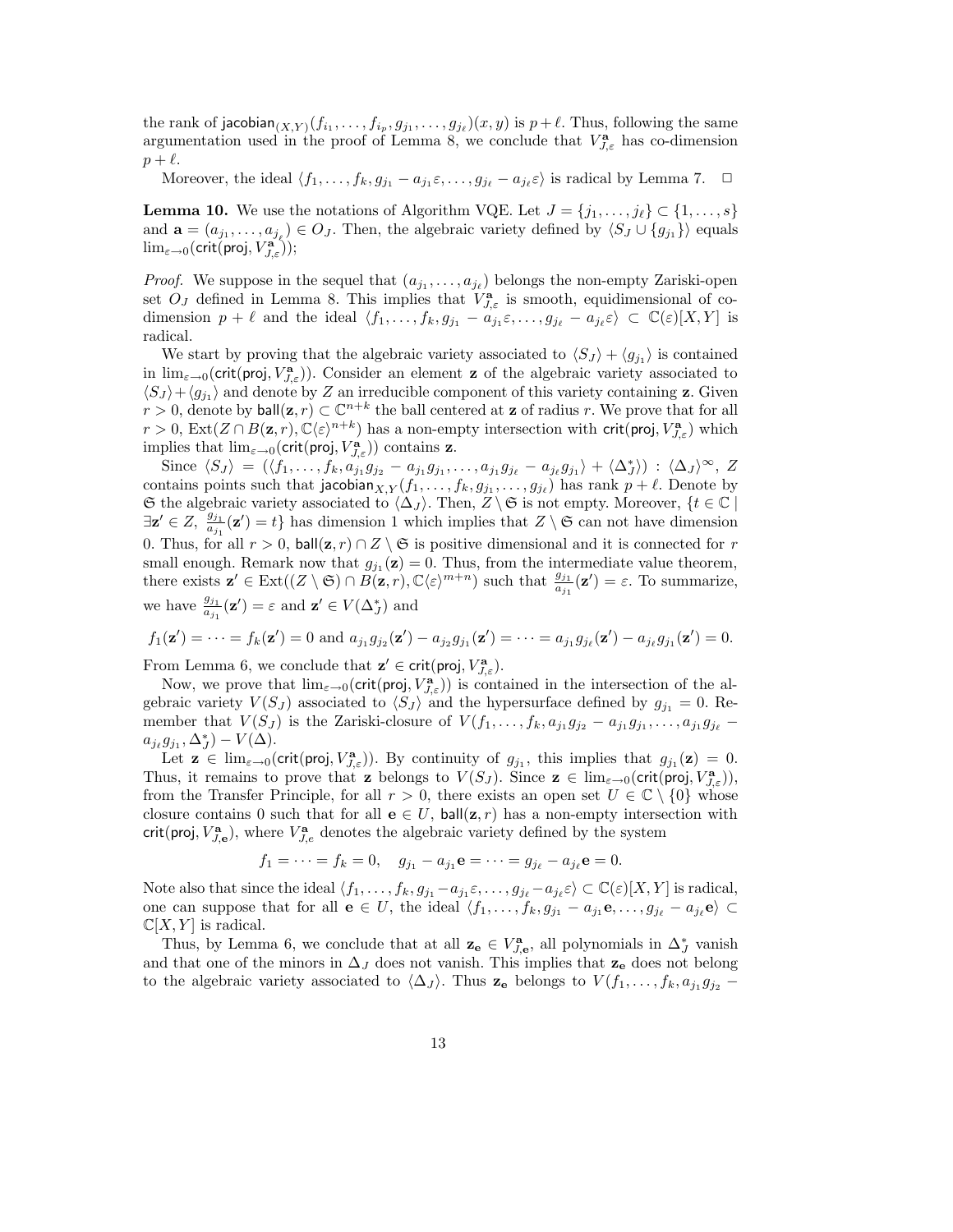$a_{j_1}g_{j_1},\ldots,a_{j_1}g_{j_\ell}-a_{j_\ell}g_{j_1},\Delta_J^*)-V(\Delta_J)$ , and for all  $r>0$ , there exists an open set  $U \in \mathbb{C} \setminus \{0\}$  whose closure contains 0 such that for all  $e \in U$ ,  $V_{J,e}^{\mathbf{a}}$  is contained in  $V(S_J)$ and it has a non-empty intersection with  $ball(z, r)$ . Since  $V(S<sub>J</sub>)$ , as an algebraic set, is closed, this implies that **z** belongs to  $V(S_J)$ .

**Lemma 11.** Let  $J = \{j_1, ..., j_\ell\} \subset \{1, ..., s\}$  and  $\mathbf{a} = (a_{j_1}, ..., a_{j_\ell}) \in O_J$ . Then, the Zariski-closure of  $proj(\lim_{\varepsilon\to 0} (crit(proj, V_{J,\varepsilon}^{\mathbf{a}})))$  has co-dimension greater than 0.

*Proof.* We prove that the algebraic variety associated to  $(\langle S_J \rangle + \langle g_{j_1} \rangle) \cap \mathbb{Q}[X]$  has dimension less than m. As above, we suppose that  $(a_{j_1},..., a_{j_\ell})$  does not belong to the Zariski-open set  $O_J$  defined in Lemma 8. In the sequel,  $\text{crit}(\text{proj}, V_{J,\varepsilon}^{\mathbf{a}})$  is denoted by  $C_{J,\varepsilon}^{\mathbf{a}}$ .

Since  $(a_{j_1},...,a_{j_\ell}) \notin O_J$ , we conclude by Lemma 6 that  $C_{J,\varepsilon}^{\mathbf{a}}$  is defined by  $f_1 = \cdots =$  $f_k = 0, g_{j_1} - a_{j_1} \varepsilon = \cdots = g_{j_\ell} - a_{j_\ell} \varepsilon = 0$  and the vanishing of all polynomials in  $\Delta_j^*$ . Then, by Sard's theorem,  $\langle f_1,\ldots,f_k,g_{j_1}-a_{j_1}\varepsilon,\ldots,g_{j_1}-a_{j_1}\varepsilon,\Delta_j^*\rangle\cap\mathbb{Q}(\varepsilon)[X]$  is nonempty. Note that this implies that  $proj(C_{J,\varepsilon}^{\mathbf{a}})$  has dimension less than m and there exists  $h \in (\langle S_J \rangle + \langle g_{j_1} - a_{j_1} \varepsilon \rangle) \cap \mathbb{Q}(\varepsilon)[X].$ 

Given  $f \in \mathbb{Q}(\varepsilon)[X, Y]$  and  $\mathbf{e} \in \mathbb{C}\langle \varepsilon \rangle$ , denote by  $\varphi_{\mathbf{e}}(f)$  the polynomial obtained by substituting  $\varepsilon$  by **e** in  $f$ .

Consider h the primitive part of the polynomial obtained by multiplying h by the ppcm of its coefficients. Remark that  $\bar{h} \in (\langle S_J \rangle + \langle g_{j_1} - a_{j_1} \varepsilon \rangle) \mathbb{Q}[\varepsilon][X]$  and that the set of solutions of  $\bar{h}$  in  $\mathbb{C}\langle \varepsilon \rangle^k$  contains  $\mathsf{proj}(C_{J,\varepsilon}^{\mathbf{a}})$ . Denote by  $h_0 \in \mathbb{Q}[X]$  the polynomial  $\varphi_0(\bar{h})$  and note that  $h_0 \neq 0$  (since, by construction,  $\bar{h} \in \mathbb{Q}[\varepsilon][X]$  has no content). The set of solutions of  $h_0$  has dimension less than m since  $h_0 \neq 0$  and it contains obviously  $\lim_{\varepsilon\to 0}$  { $\mathbf{z} \in$  $\mathbb{C}\langle \varepsilon \rangle^k \mid h_0(\mathbf{z}) = 0\}$ . To summarize, we have proved that  $\lim_{\varepsilon \to 0} (proj(C_{J,\varepsilon}^{\mathbf{a}}))$  has dimension less than m. Since it obviously contains  $\textsf{proj}(\lim_{\varepsilon\to 0}(C_{J,\varepsilon}^{\mathbf{a}}))$ , we are done.  $\Box$ 

Theorem 12 (Termination). The algorithm VQE terminates.

*Proof.* Suppose now that there exists  $\{j_1, \ldots, j_\ell\} \subset \{1, \ldots, s\}$  such that  $(a_{j_1}, \ldots, a_{j_\ell})$ does not belong to the non-empty Zariski-open set defined in Lemma 8. Then, the polynomial family  $f_1, \ldots, f_k, g_{j_1} - a_{j_1}, \ldots, g_{j_\ell} - a_{j_\ell}, \Delta_I$  has a common complex solution. This degenerate situation is detected at Step (b).3 and a new point  $(a_1, \ldots, a_s)$  is chosen. The algorithm terminates since all unlucky choices of  $(a_1, \ldots, a_s)$  are enclosed in a Zariskiclosed subset of  $\mathbb{C}^s$ .  $\Box$ 

Remark 6. From the proof of the above theorem, one can suppose, without loss of generality, that the first choice of  $(a_1, \ldots, a_s)$  (Step a.) is such that for all  $J = \{j_1, \ldots, j_\ell\} \subset$  $\{1,\ldots,s\}$  (with  $0 \leq \ell \leq \min(s,n-p+1)$ ),  $(a_{j_1},\ldots,a_{j_\ell})$  belongs to the non-empty Zariski open set  $O_J$  defined in Lemma 8.

Theorem 13 (Correctness). The algorithm VQE is correct.

*Proof.* Given  $(a_1, \ldots, a_s) \in \mathbb{Z}_+^{\star}^s$ , remark that the semi-algebraic set defined by

$$
f_1 = \dots = f_k = 0, \quad g_1 > 0, \dots, g_s > 0
$$

is the same as the one defined by

$$
f_1 = \dots = f_k = 0, \quad \frac{g_1}{a_1} > 0, \dots, \frac{g_s}{a_s} > 0.
$$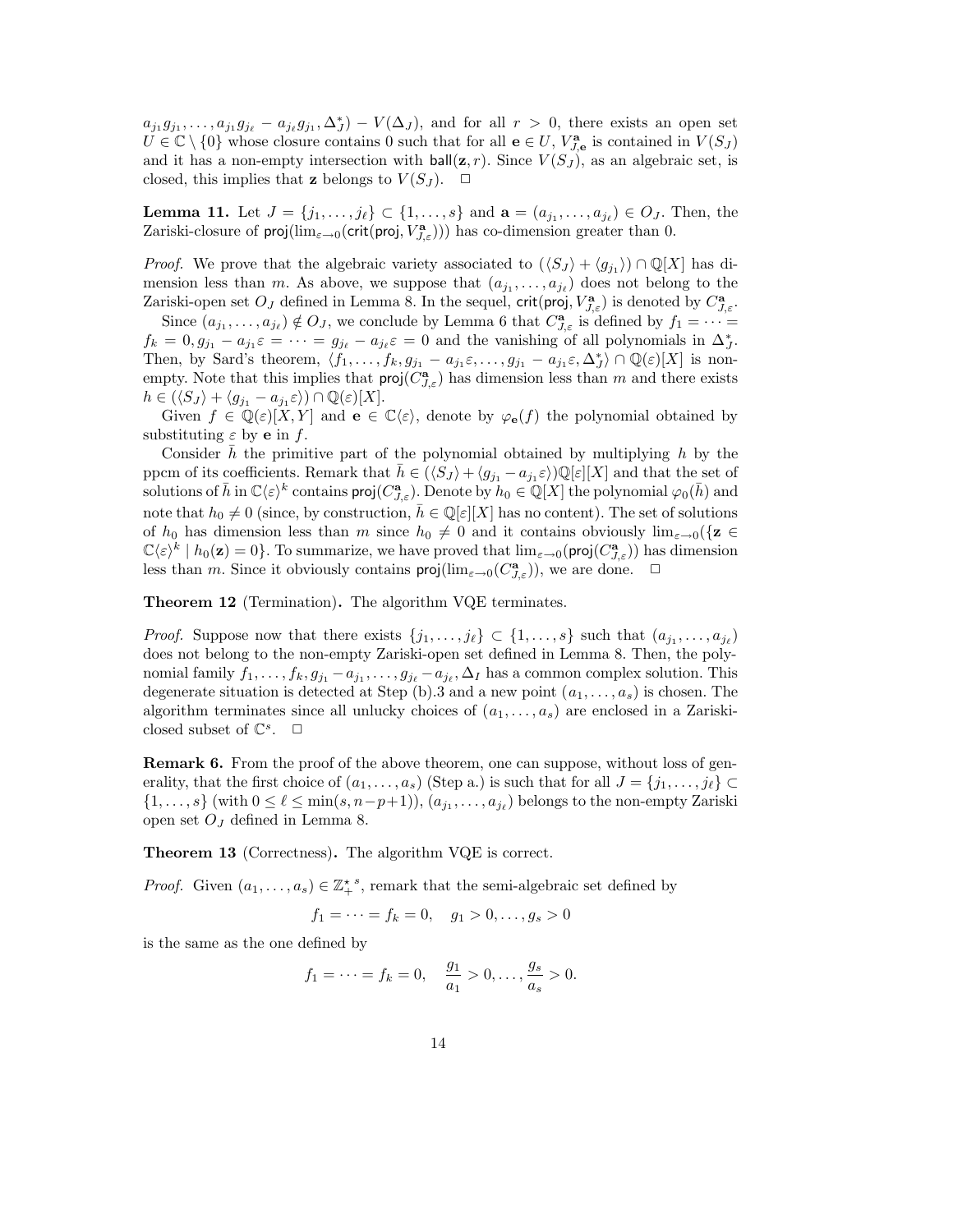Let S be a connected component of this semi-algebraic set. By Remark 6, one can suppose that for all  $\{j_1,\ldots,j_\ell\}\subset \{1,\ldots,s\}$  (with  $0\leq \ell\leq \min(s,n-p+1)$ ),  $(a_{j_1},\ldots,a_{j_\ell})$  belongs to the non-empty Zariski-open set  $O<sub>J</sub>$  defined in Lemma 8.

Let  $x \in$  boundary( $proj(S)$ ). In order to prove the correctness of VQE, it is sufficient to prove that there exists a polynomial  $h \in \mathbb{Q}[X]$  contained in the set B (see Step c) such that  $h(x) = 0$ .

By Lemma 5, there exists  $J \subset \{1, \ldots, s\}$  such that  $x \in \text{proj}(lim_{\varepsilon \to 0}(\text{crit}(\text{proj}, V_{J,\varepsilon}^{\mathbf{a}})))$ . By Lemmas 10 and 11, if the cardinality of J is not greater than  $\min(s, n - p + 1)$ , a polynomial h whose solution set contains  $proj(\lim_{\varepsilon\to 0} (crit(proj, V_{J,\varepsilon}^{\mathbf{a}})))$  is computed at Steps (b.6-b.7). Hence, we have proved that x belongs to the solution set of  $h$ .

Suppose now that the cardinality of J is greater than  $\min(s, n - p + 1)$ . Then, there exists J' of cardinality  $\min(s, n - p + 1)$  contained in J. Remark that  $V_{J,\varepsilon}^{\mathbf{a}} \subset V_{J',\varepsilon}^{\mathbf{a}}$  and that  $\operatorname{crit}(\text{proj}, V_{J',\varepsilon}^{\mathbf{a}}) = V_{J',\varepsilon}^{\mathbf{a}}$  because the assumption on **a** implies that  $V_{J',\varepsilon}^{\mathbf{a}}$ dimension less than or equalled to  $m-1$ . Hence,  $x \in \text{proj}(\lim_{\varepsilon \to 0} (\text{crit}(\text{proj}, V_{J,\varepsilon}^{\mathbf{a}})))$  implies that  $x \in \text{proj}(\lim_{\varepsilon \to 0} (\text{crit}(\text{proj}, V_{J',\varepsilon}^{\mathbf{a}}))).$ 

Thus, by Lemma 5 and Lemma 10, the set B contains polynomials such that the union  $\mathcal B$  of their solution set contains boundary( $proj(S)$ ). Consider now a connected component C of  $\mathbb{R}^m \setminus \mathcal{B}$  having a non-empty intersection with the interior of S. This implies that there exist some connected components  $C_1, \ldots, C_q$  of  $\mathbb{R}^m \setminus \mathcal{B}$  such that

- $(C_1 \cup \cdots \cup C_q) \subset S$  and
- proj $(S) \setminus (C_1 \cup \cdots \cup C_q)$  is contained in B and hence has measure 0.

From the specification of Lift, we conclude that algorithm VQE is correct.  $\Box$ 

#### 5. Degree bounds

Algorithm VQE computes a set  $B$  containing polynomials such that the union of their solution contains the boundary of the solution set of the input quantified formula

$$
\exists Y \in \mathbb{R}^n \quad f_1 = 0 \land \dots \land f_k = 0 \land g_1 > 0 \land \dots \land g_s > 0
$$

where the set  $\{f_1,\ldots,f_k,g_1,\ldots,g_s\}\subset \mathbb{Q}[X,Y]$  satisfies the assumptions  $S_1$  and  $S_2$ . Given  $J = \{j_1, \ldots, j_\ell\} \subset \{1, \ldots, s\}$  and  $\mathbf{a} = (a_1, \ldots, a_s) \subset \mathbb{Z}_+^{\star s}$ , recall that  $V_{J,\varepsilon}^{\mathbf{a}}$  denotes the algebraic variety defined by

$$
f_1 = \cdots = f_k = 0, \ g_{j_1} - a_{j_1} \varepsilon = \cdots = g_{j_\ell} - a_{j_\ell} \varepsilon.
$$

Each polynomial in  $B$  is obtained by computing the projection on the  $X$ -space of  $\lim_{\varepsilon\to 0}$ (crit(proj,  $V_{J,\varepsilon}^{\mathbf{a}}$ )) for all  $J = \{j_1,\ldots,j_\ell\} \subset \{1,\ldots,s\}$  with  $0 \leq \ell \leq \min(s,n+1-p)$ . In this section, we give degree bounds for  $proj(\lim_{\varepsilon\to 0} (crit(proj, V_{J,\varepsilon}^{\mathbf{a}})))$ . Before stating the main result of this section, we recall some basic definitions:

- Let  $Z \subset \mathbb{C}^n$  be an irreducible algebraic set of dimension d, then by definition  $deg(Z)$  is the maximal cardinality of a finite set obtained by intersecting Z with an  $(n-d)$ -dimensional affine linear subspace (this maximal cardinality is reached for a generic choice of the  $(n - d)$ -dimensional affine linear subspace);
- Let Z be an algebraic set and  $Z_1, \ldots, Z_r$  be its irreducible components; following (Heintz, 1979), we extend this definition by  $\deg(Z) = \sum_{i=1}^{r} \deg(Z_i)$ .

We use the following notations: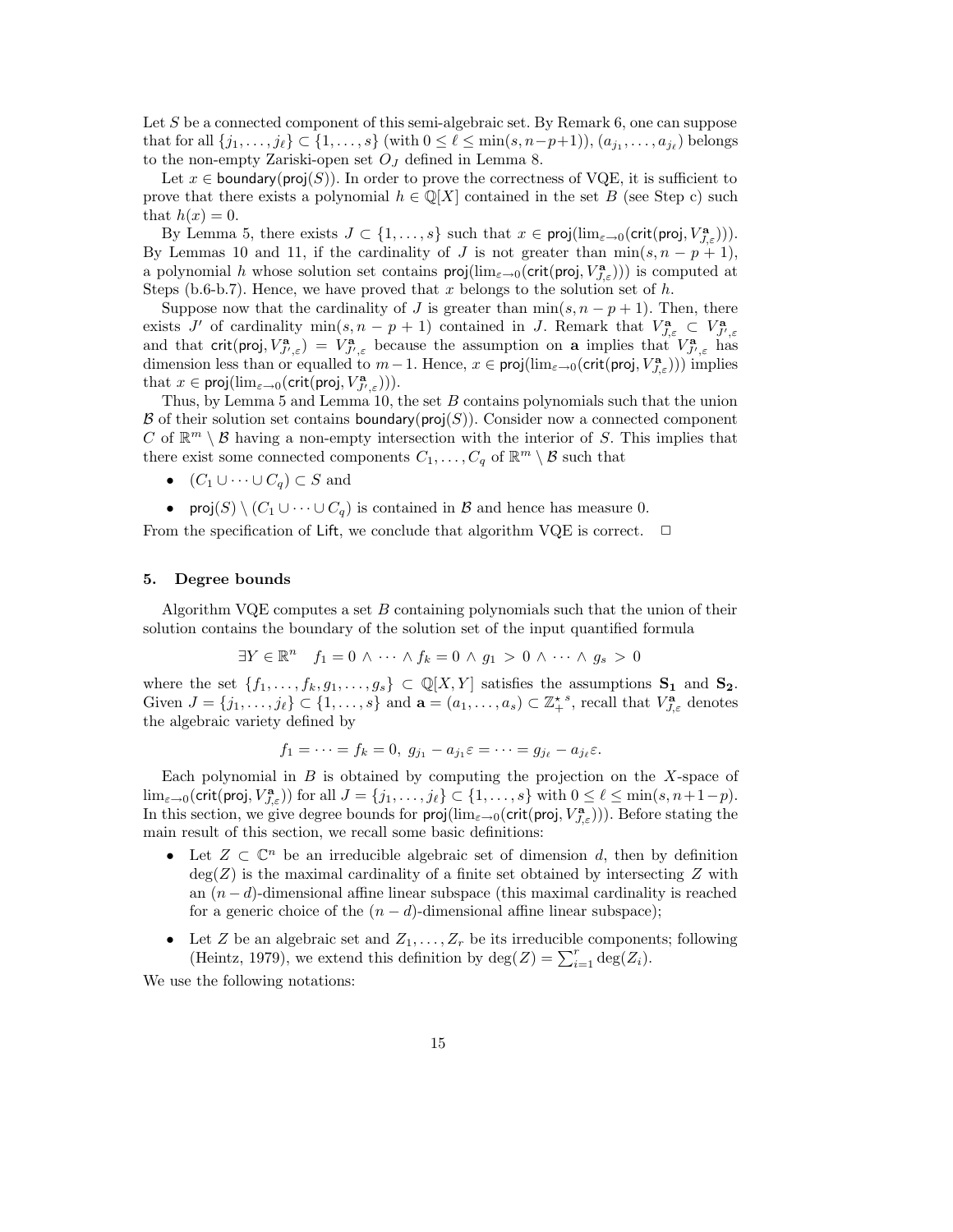- $D_f = \max(\deg(f_1), \ldots, \deg(f_k)),$
- $D_{\mathbf{g}} = \max(\deg(g_1), \ldots, \deg(g_s))$  and
- $D = \max(D_f, D_g)$ ,

and we also use the notations of Algorithm VQE.

Recall that  $V_{J,\varepsilon}^{\mathbf{a}}$  is defined by

$$
f_1=\cdots=f_k=0,\;g_{j_1}-a_{j_1}\varepsilon=\cdots=g_{j_\ell}-a_{j_\ell}\varepsilon=0
$$

and that in Lemma 8, we have defined a non-empty Zariski-open set such that if  $\mathbf{a} \in O_J$ , then  $V_{J,\varepsilon}^{\mathbf{a}}$  is either empty or smooth equidimensional of co-dimension  $p+\ell$ . Now we are ready to state the main result of this section.

**Theorem 14.** Consider  $J = \{j_1, ..., j_\ell\} \subset \{1, ..., s\}$ ,  $\mathbf{a} = (a_1, ..., a_s) \in \mathbb{Z}_+^*$  such that  $(a_{j_1},...,a_{j_\ell}) \in O_J$  and  $Z = \lim_{\varepsilon \to 0} (\text{crit}(\text{proj}, V_{J,\varepsilon}^{\mathbf{a}})) \subset \mathbb{C}^{n+m}$ . The degree of the Zariski-closure of  $proj(Z)$  is bounded by

$$
D_{\mathbf{f}}^{p}D_{\mathbf{g}}^{\ell}\left((p+\ell)D\right)^{n+m-(p+\ell)}
$$

.

*Proof.* It is sufficient to prove that  $\deg(Z) \leq D_{\mathbf{f}}^p D_{\mathbf{g}}^{\ell} ((p+\ell)D)^{n+m-(p+\ell)}$ . We start by proving that the following inequality holds

$$
\deg(Z) \le \deg(\mathsf{crit}(\mathsf{proj}, V_{J,\varepsilon}^{\mathbf{a}})).
$$

Let  $K \subset \mathbb{Q}(\varepsilon)[X, Y]$  be the ideal generated by the above system of equations defining  $V_{J,\varepsilon}^{\mathbf{a}}, \bar{K} = K \cap \overline{\mathbb{Q}}[\varepsilon][X,Y]$  and  $K_0 = (\bar{K} + \langle \varepsilon \rangle) \cap \mathbb{Q}[X,Y]$ . By definition, it is clear that  $deg(V(K)) \geq deg(V(K_0)).$ 

We prove now that  $V(K_0) = Z$ . Let  $z \in Z$ , hence for all  $r > 0$ , ball $(z, r)$  has a nonempty intersection with  $\text{crit}(\text{proj}, V_{J,\varepsilon}^{\mathbf{a}})$  and consequently with  $V(K)$ . This implies that for all  $r > 0$  ball $(z, r) \cap V(\overline{K}) \neq \emptyset$ . Moreover, by definition of  $Z$ ,  $(z, 0)$  belongs  $V(\overline{K}) \cap V(\varepsilon)$ and then  $z \in V(K_0)$ . Suppose now that  $z \in V(K_0)$ . Then, for all  $r > 0$ , ball $(z, r)$  has a non-empty intersection with  $V(K)$  and hence with  $V(K)$ . We conclude that  $z \in Z$ .

We prove now that the following inequality holds

$$
\deg(\text{crit}(\text{proj}, V_{J,\varepsilon}^{\mathbf{a}})) \le D_{\mathbf{f}}^p D_{\mathbf{g}}^{\ell} ((p+\ell)D)^{n+m-(p+\ell)}
$$

which is sufficient to end the proof.

Since  $\mathbf{a} \in O_J$ , Lemma 6 implies that crit(proj,  $V_{J,\varepsilon}^{\mathbf{a}}$ ) is defined by the vanishing of the polynomials in  $\Delta_J^{\star}$  (which have degree bounded by  $(p+\ell)D$ ) and the polynomial system

$$
f_1 = \cdots = f_k = 0, \ g_{j_1} - a_{j_1} \varepsilon = \cdots = g_{j_\ell} - a_{j_\ell} \varepsilon = 0
$$

(which defines  $V^{\mathbf{a}}_{J,\varepsilon}$ ).

Hence, following (Heintz and Schnorr, 1980, Proposition 2.3),

$$
\deg(\textnormal{crit}(\textnormal{proj}, V^\mathbf{a}_{J, \varepsilon})) \leq \deg(V^\mathbf{a}_{J, \varepsilon}) \left((p+\ell) D \right)^{\dim(V^\mathbf{a}_{J, \varepsilon})}.
$$

Since  $(a_{j_1},...,a_{j_\ell}) \in O_J$ , Lemma 9 implies that  $V_{J,\varepsilon}^{\mathbf{a}}$  is either empty or smooth equidimensional of co-dimension  $p + \ell$ .

If  $V_{J,\varepsilon}^{\mathbf{a}}$  is empty, the claimed inequality holds trivially. Else, it has co-dimension  $p+\ell$ , so that  $\dim(V_{J,\varepsilon}^{\mathbf{a}}) = n + m - (p + \ell)$ . We prove now that  $\deg(V_{J,\varepsilon}^{\mathbf{a}}) \leq D_{\mathbf{f}}^p D_{\mathbf{g}}^{\ell}$  which is sufficient to conclude the proof.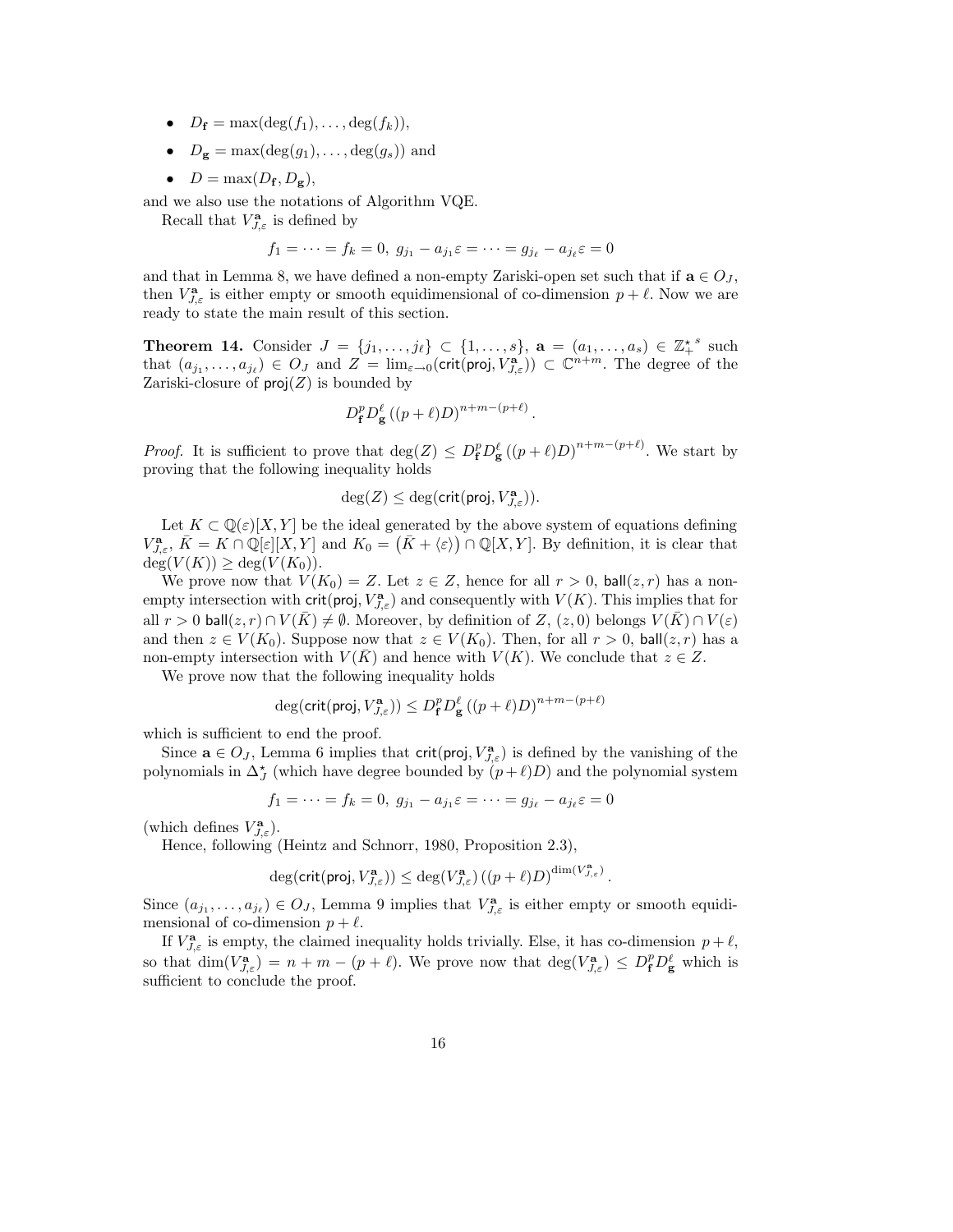By Bézout's inequality (see e.g. (Heintz and Schnorr, 1980, pp. 265)),

$$
\deg(V_{J,\varepsilon}^{\mathbf{a}}) \leq \deg(V(f_1,\ldots,f_k)) \deg(V(g_{j_1}-a_{j_1}\varepsilon,\ldots,g_{j_\ell}-a_{j_\ell}\varepsilon)).
$$

Still using Bézout's inequality, we obtain  $\deg(V(g_{j_1} - a_{j_1}\varepsilon, \ldots, g_{j_\ell} - a_{j_\ell}\varepsilon)) \leq D_{\bf g}^{\ell}$ . It remains to prove that  $\deg(V(f_1,\ldots,f_k)) \leq D_f^p$ . By assumption  $\mathbf{S}_1, V(f_1,\ldots,f_k)$  is equidimensional of co-dimension  $p$ . Hence, its degree is the maximal cardinality of a finite set obtained by intersecting it with a  $p$ -dimensional affine linear subspace  $L$ . Therefore, L is defined by  $n + m - p$  linear equations. By Gaussian elimination, one can eliminate  $n + m - p$  variables in  $f_1, \ldots, f_k$  and we get  $\tilde{f}_1, \ldots, \tilde{f}_k$ . Without loss of generality, one can suppose that  $\tilde{f}_i \in \mathbb{Q}[X_1,\ldots,X_p]$ . Note that the degree of  $V(\tilde{f}_1,\ldots,\tilde{f}_k)$  is the one of  $V(f_1,\ldots,f_k)$ . Remark also that  $V(\tilde{f}_1,\ldots,\tilde{f}_k)$  has dimension 0. By Bézout's theorem, its degree is bounded by  $D_{\mathbf{f}}^p$ .  $\Box$ 

**Remark 7.** Suppose that crit(proj,  $V_{J,\varepsilon}^{\mathbf{a}}$ ) is equidimensional of dimension  $m-1$ . This situation occurs frequently since it is the generic case (see (Bank et al., 2004, 2010)). When this generic situation holds, one can prove that

$$
\deg(Z) \le D_{\mathbf{f}}^p D_{\mathbf{g}}^{\ell} ((p+\ell)D)^{n+1-p-\ell}
$$

by remarking that  $deg(crit(proj, V_{J,\varepsilon}^{\mathbf{a}})) = deg(crit(proj, V_{J,\varepsilon}^{\mathbf{a}}) \cap L_{n+1}$  where  $L_{n+1}$  is an affine linear subspace of dimension  $n + 1$ . Hence, denoting by C the finite set of points crit(proj,  $V_{J,\varepsilon}^{\mathbf{a}}$ )  $\cap$   $L_{n+1}$ ,  $\deg(C) \leq \deg(V_{J,\varepsilon}^{\mathbf{a}} \cap L_{n+1})((p+\ell)D)^{\dim(V_{J,\varepsilon}^{\mathbf{a}} \cap L_{n+1})}$ . Since for a generic choice of  $L_{n+1}$ ,  $\dim(V_{J,\varepsilon}^{\mathbf{a}} \cap L_{n+1}) = n+1-p-\ell$ . Proving that  $\deg(V_{J,\varepsilon}^{\mathbf{a}} \cap L_{n+1})$ is dominated by  $D_{\mathbf{f}}^p D_{\mathbf{g}}^{\ell}$  is done as above.

Corollary 15. Let  $\Psi$  be a quantified formula satisfying the pre-condition of Algorithm VQE and  $\beta$  the boundary of its solution set. Then the Zariski-closure of  $\beta$  has a degree bounded by

$$
D_{\mathbf{f}}^{p}D^{m}\sum_{i=0}^{\min(s,n-p+1)}D_{\mathbf{g}}^{\ell}\left((p+\ell)D\right)^{n-p-\ell}
$$

*Proof.* Immediate from Theorems 13 and 14.  $\Box$ 

Remark 8. Note that the above bound is singly exponential in the number of variables.

#### 6. Application

In this section, we report on our experience in using the proposed VQE algorithm to tackle several challenging application problems. In particular, we tackle stability analysis problems (listed below) for solving differential equations. We chose those problems because of the following reasons.

- They are fundamental in the application field.
- They can be naturally reduced to quantifier elimination problems (Liska and Steinberg, 1993; Hong et al., 1997).
- The polynomials mostly satisfy the pre-conditions  $(S_1 \text{ and } S_2)$ . Some do not fully satisfy the assumption  $S_1$ : the ideal generated by the input equations may not be equidimensional. In this case, we substitute the equations by equations defining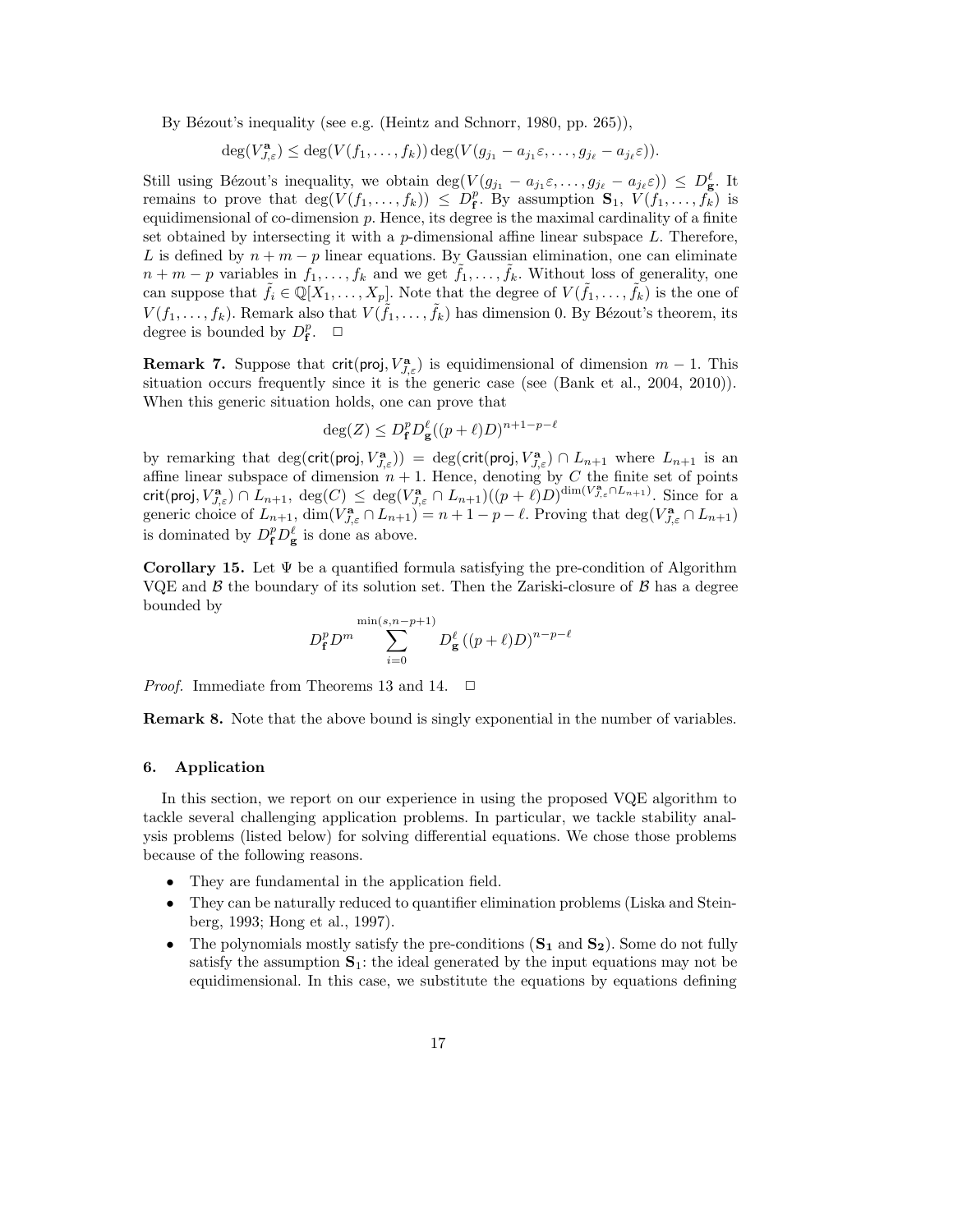the equidimensional components, solve the VQE problem for each formula, and return a disjunction of the outputs we obtained. For the examples we considered, the equidimensional decomposition took less than 5 sec.

• Some of them have been out of reach for all the previous quantifier elimination algorithms.

Now we list the test problems. We will use the notations in Section 2.

IBVP: Example 6.1.2 in (Hong et al., 1997), Example 11.4.1 in (Strikwerda, 1976), Example 8.4.1 in (Kreiss and Lorenz, 1989)

*Input*: 
$$
\exists Y \quad F(X, Y) = 0 \quad \land \quad G(X, Y) > 0
$$
  
\n
$$
X = \{a_1, a_2\}
$$
\n
$$
Y = \{\lambda_1, \lambda_2, \eta_{1,1}, \eta_{1,2}, \xi_1, \xi_2\}
$$
\n
$$
F = \{f_1, f_2, f_3, f_4, f_5\}
$$
\n
$$
G = \{\lambda_1, -\eta_1\}
$$
\n
$$
f_1 = \lambda_1^2 - \lambda_2^2 - \eta_{1,1}^2 + \eta_{1,2}^2 + \xi_1^2 - 2\xi_1\xi_2 + \xi_2^2
$$
\n
$$
f_2 = 2\lambda_1\lambda_2 - 2\eta_{1,1}\eta_{1,2}
$$
\n
$$
f_3 = -\lambda_1 + \eta_{1,1} + \xi_1a_2 - \xi_2a_2
$$
\n
$$
f_4 = -\lambda_2 + \eta_{1,2} - \xi_1a_1 + \xi_2a_1
$$
\n
$$
f_5 = \lambda_1^2 + \lambda_2^2 + \xi_1^2 + \xi_2^2 + \eta_{1,1}^2 + \eta_{1,2}^2 - 1
$$

*Output*:  $a_1^2 + a_2^2 > 1 \land a_1 \neq 0 \land a_2 \neq 0$ 

Lax-Wendroff: (Lax and Wendroff, 1960).

$$
Input: \quad \exists Y \quad F(X,Y) = 0 \quad \land \quad G(X,Y) > 0
$$

$$
X = \{a, b\}
$$
  
\n
$$
Y = \{c_1, s_1, c_2, s_2\}
$$
  
\n
$$
F = \{c_1^2 + s_1^2 - 1, c_2^2 + s_2^2 - 1\}
$$
  
\n
$$
G = \{g\}
$$
  
\n
$$
g = -2c_2a^2b^2 - 2c_1a^2b^2 + 2ab^3s_1s_2 + 2a^2b^2c_1c_2 + 2a^3bs_1s_2 + a^2b^2c_1^2c_2^2 + 3a^2b^2b^2 + 2c_1a^2 - 2c_1a^4 + 2c_2b^2 - 2c_2b^4 - a^2 - b^2 + b^4 + a^4 - a^2b^2c_2^2 - a^2b^2c_1^2 - 2ab^3s_1s_2c_2 - 2a^3bs_2s_1c_1 - a^2c_1^2 + a^4c_1^2 - b^2c_2^2 + b^4c_2^2
$$

*Output*:  $a^6 + 3a^4b^2 + 3a^2b^4 + b^6 - 3a^4 + 21a^2b^2 - 3b^4 + 3a^2 + 3b^2 > 1$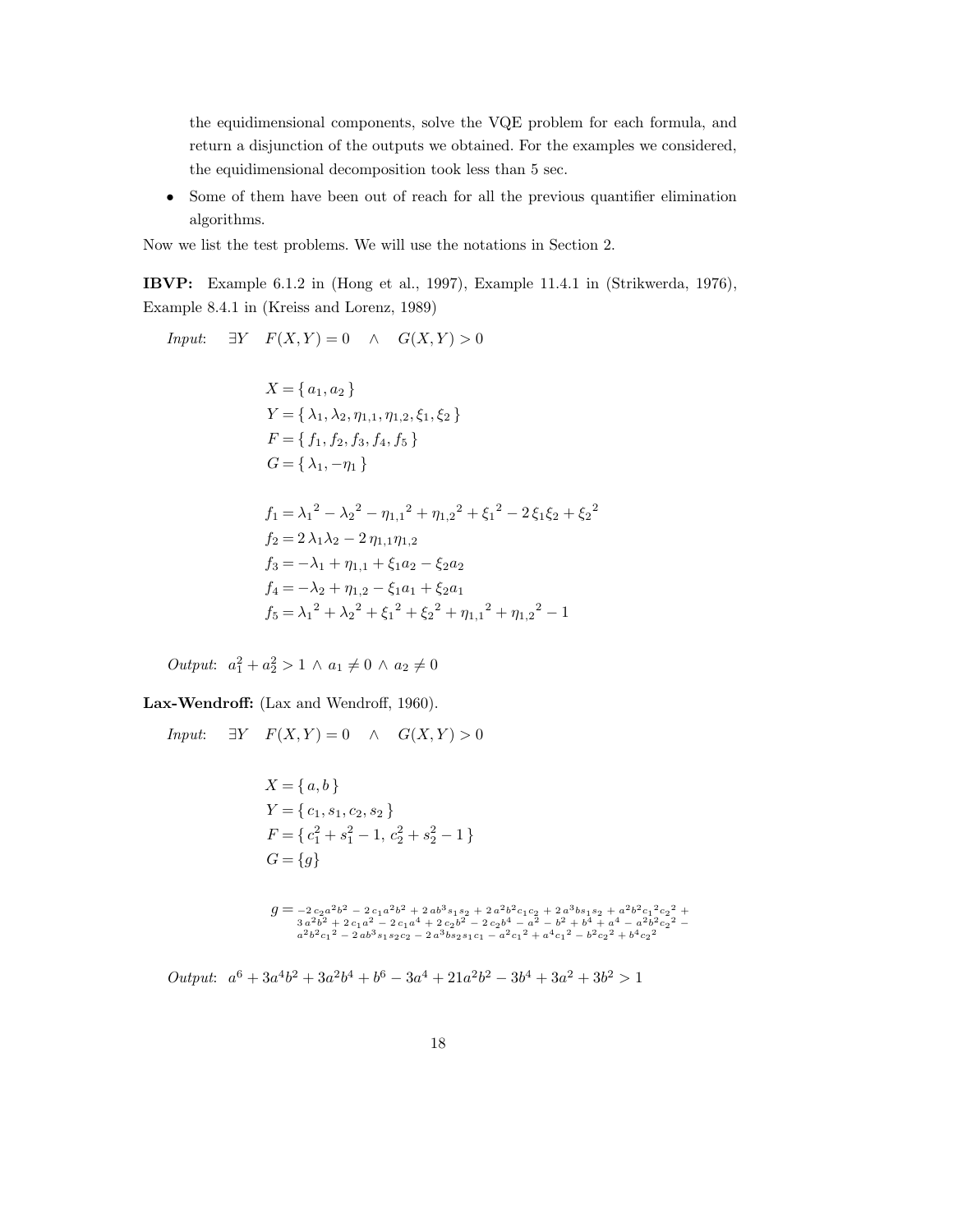LeVeque: (LeVeque, 1996).

*Input*:  $\exists Y \quad F(X,Y) = 0 \quad \land \quad G(X,Y) > 0$  $X = \{a, b\}$  $Y = \{c_1, s_1, c_2, s_2\}$  $F = \{c_1^2 + s_1^2 - 1, c_2^2 + s_2^2 - 1\}$  $G = \{g\}$  $\begin{aligned} g ={}& \, 2 \, b a^2 c_2 + 2 \, a b^3 c_1 + 4 \, a^3 b c_1 + 2 \, b^2 a c_2^2 - 2 \, a b^3 c_2^2 - 2 \, a b c_1 + 2 \, b a^2 c_1^2 + 2 \, b^2 a c_1 - \\ & \, 2 \, a^3 b c_1^2 + 2 \, a^3 b c_2 - 6 \, a^2 b^2 c_1 + 4 \, c_2 a b^3 - 2 \, c_2 a b - 6 \, c_2 a^2 b^2 - 2 \, b^2 a - 2 \, b^2 a s_1 s_2 - \\ & \,$ 

*Output*: Too long to be printed here.

MacCormack: (MacCormack, 1969), (Hong, 1996).

$$
\begin{array}{llllllllll} \Box Y & F(X,Y)=0 & \wedge & G(X,Y)>0 \\ X=\{ \ a,b \} \\ Y=\{ \ c_1,s_1,c_2,s_2 \} \\ G=\{g \} \\ g=a_4 e^6 c_1^2+c_2^2 & -s_2^5 s_3^3 s_2 c_1^2 c_2^2 & -s_4 e^5 s_3^3 s_2 c_1^2 c_2^2 & +4 a^4 b^4 c_1^4 c_2^2 & + a^4 b^4 c_1^4 c_2^2 & + a^4 b^4 c_1^4 c_2^2 & + a^4 b^4 c_1^4 c_2^2 & + a^4 b^4 c_1^2 c_2^2 & -s_4 b^5 s_1 s_2 c_1^2 c_2^2 & -s_4 b^5 s_1 s_2 c_1 c_2^3 & + a^2 b^2 s_1^2 c_2^2 & -a^2 b^2 s_1 s_2^2 c_1^2 c_2^2 & -s_4 b^2 s_1 s_2^2 c_1^2 c_2^2 & + a^4 b^4 c_1^2 c_2^2 & + a^4 b^4 c_1^2 c_2^2 & -a^4 b^4 c_1^2 c_2^2 & -a^4 b^4 c_1^2 c_2^2 & -a^4 b^4 c_1^2 c_2^2 & -a^4 b^4 c_1^2 c_2^2 & -a^4 b^4 c_1^2 c_2^2 & -a^4 b^4 c_1^2 c_2^2 & -a^4 b^4 c_1^2 c_2^2 & -a^4 b^4 c_1^2 c_2^2 & -a^4 b^4 c_1^2 c_2^2 & -a^4 b^4 c_1^2 c_2^2 & -a^4 b^4 c_1^2 c_2^2 & -a^4 b^4 c_1^2 c_2^2 & -a^4 b^4 c_1^2 c_2^2 & -a^4 b^4 c_1^2 c_2^2 & -a^4 b^4 c_1^2 c_2^2 & -a^4 b^4 c_1^2 c_2^2 & -a^4 b^4 c_1^2 c_2^2 & -a^4 b^4 c_1^2 c_2^2 & -a^4 b^4 c_1^2 c_2^2 & -a^4 b^4 c_1^2 c_2^2 & -a^4 b^4 c_1^2 c_2^2 & -a^4
$$

*Output*:  $a^6 + 3a^4b^2 + 3a^2b^4 + b^6 - 3a^4 + 21a^2b^2 - 3b^4 + 3a^2 + 3b^2 > 1$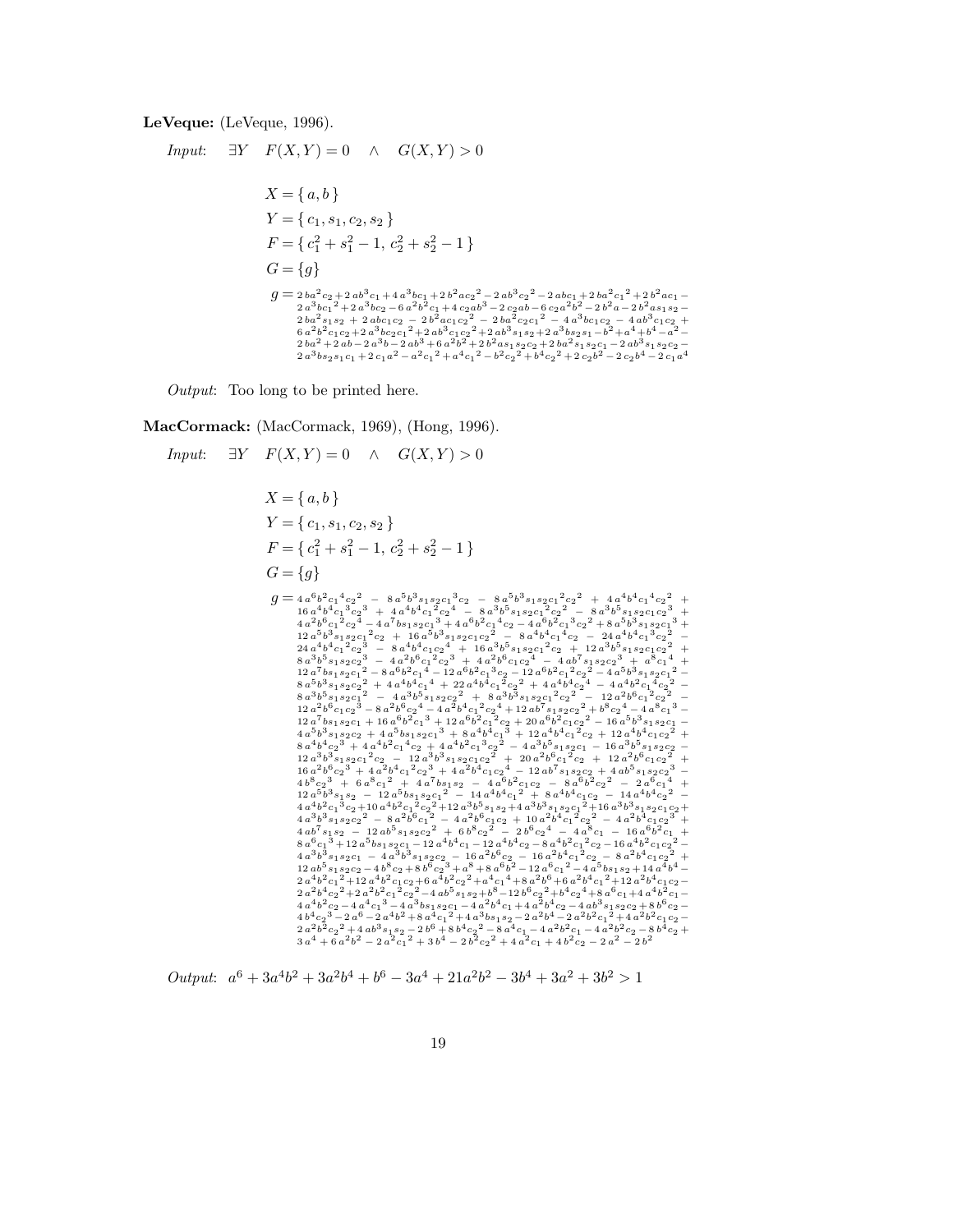Stab1: Based on the stabilizability problem (Jirstrand, 1997).

*Input:*  $\exists Y \quad F(X,Y) = 0 \quad \land \quad G(X,Y) > 0$  $X = \{x_1, x_2\}$  $Y = \{y_1, y_2, y_3, y_4\}$  $F = \{f_1, f_2, f_3\}$  $G = \{2x_2^2 - 2x_2y_1 + 2x_2y_4, x_1 - y_2 - y_4\}$  $f_1 = -1 - y_2 + x_2^2 - y_1y_2 - y_3y_4$  $f_2 = -x_1x_2 + x_1y_1 - x_1y_4 + x_2y_2 + x_2y_4 + y_2y_4$  $f_3 = y_1^2 + y_2^2 + y_3^2 + y_4^2 - 1$ 

*Output*: Too long to be printed here.

Stab2: Based on the stabilizability problem (Jirstrand, 1997).

Input: 
$$
\exists Y \quad F(X, Y) = 0 \land G(X, Y) > 0
$$
  
\n $X = \{x_1, x_2\}$   
\n $Y = \{y_1, y_2, y_3, y_4\}$   
\n $F = \{f_1, f_2, f_3\}$   
\n $G = \{g_1, g_2\}$   
\n $f_1 = -1 + y_4 + x_2y_1 + x_2y_3 - x_2y_4 - y_1y_4 + y_2^2 - y_2y_3 + y_3^2 - y_3y_4$   
\n $f_2 = y_1 - x_1^2 - x_1y_1 - x_1y_2 + x_1y_3 + x_2y_1 + x_2y_2 - x_2y_3 + y_2^2 - y_2y_3$   
\n $f_3 = y_1^2 + y_2^2 + y_3^2 + y_4^2 - 1$   
\n $g_1 = 2x_1y_1 + y_1^2 + y_1y_2 + 2x_1y_3 + y_2y_3 - y_3^2 - 2x_1y_4 - y_1y_4 - y_2y_4 + y_3y_4$   
\n $g_2 = -y_1 - y_2 + y_3$ 

*Output*: Too long to be printed here.

See Table 1. In order to evaluate the practical performance of the VQE algorithm, we have compared its computing times against several state-of-the-art general purpose QE software packages: QEPCAD (Brown, 2003; Collins and Hong, 1991), Mathematica (Strzebonski, 2006) and SyNRAC (Yanami and Anai, 2007).

The line QEPCAD-Opt (Brown, 2009) reports timings for *simplified* input formula obtained by making linear substitutions and/or the half-tangent parameterization whenever possible (e.g. IBVP, Lax-Wendroff, LeVeque and MacCormack). Such simplification yields formula with *less* quantified variables. QEPCAD-Opt also uses ''measure-zero-error" option to allow measure-zero error in the output formula (in a similar way to VQE).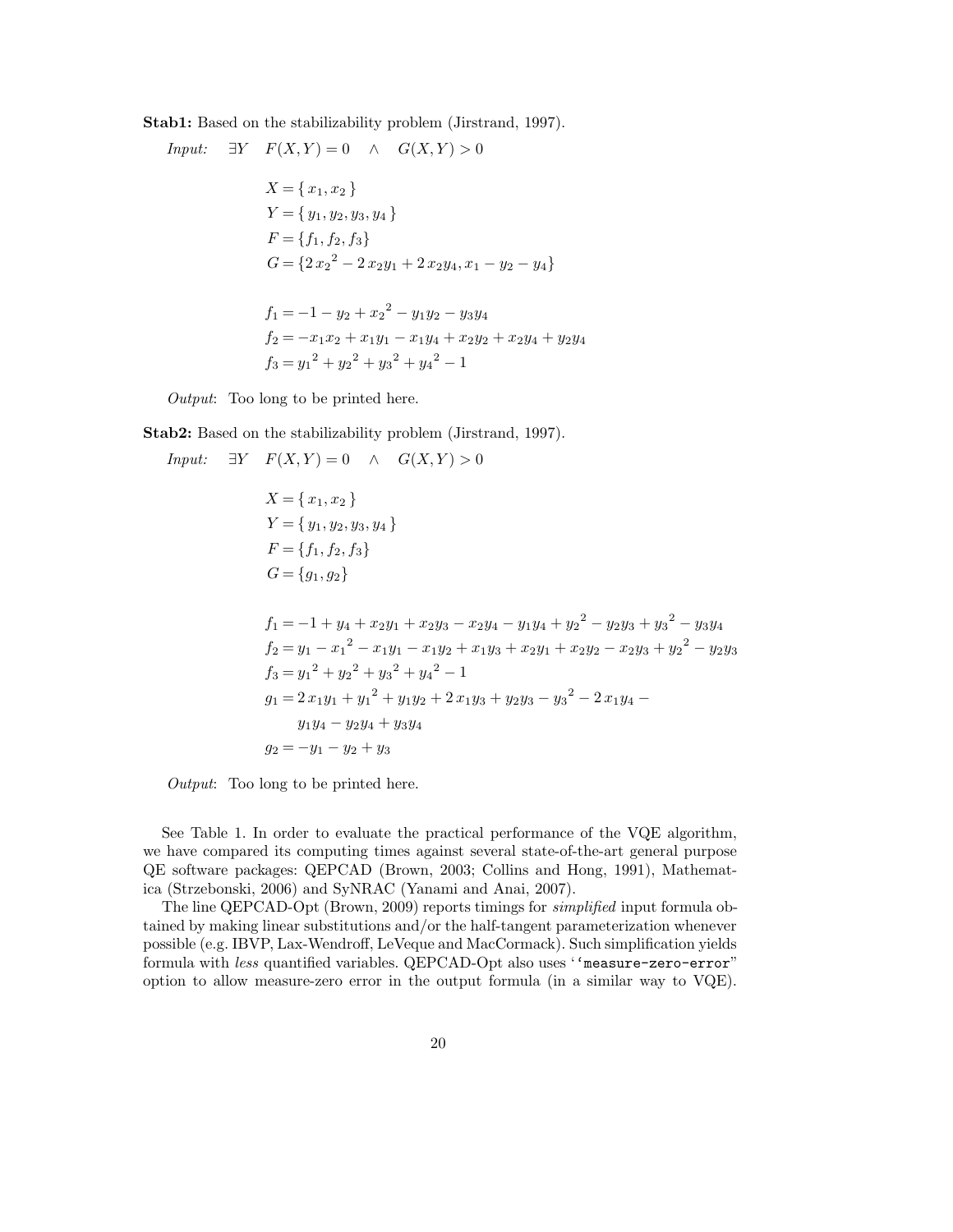|                    | <b>IBVP</b> | Lax-Wendroff   | LeVeque  | MacCormack     | Stab1            | Stab <sub>2</sub> |
|--------------------|-------------|----------------|----------|----------------|------------------|-------------------|
| <b>Mathematica</b> | $\infty$    | $\infty$       | $\infty$ | $\infty$       | $\infty$         | $\infty$          |
| SyNRAC             | $\infty$    | $\infty$       | $\infty$ | $\infty$       | $\infty$         | $\infty$          |
| QEPCAD             | $\infty$    | $\infty$       | $\infty$ | $\infty$       | $\infty$         | $\infty$          |
| QEPCAD-Opt         | 2s          | 45s            | 56s      | $\infty$       | $\infty$         | $\infty$          |
| VQE                | 15 s        | 20 s           | 63 s     | 12.2 h         | 1.6 <sub>h</sub> | 2.3h              |
| $VQE$ Step $(b).3$ | $<$ 1 s     | $<$ 1 s        | $<$ 1 s  | 5s             | $<$ 1 s          | $<$ 1 s           |
| VQE Step $(b).6$   | 4s          | 2s             | 2s       | $10 \text{ m}$ | 5s               | 30 s              |
| VQE Step (b).7     | 2s          | 1 <sub>s</sub> | 5s       | 3 <sub>h</sub> | 30 s             | 12 <sub>m</sub>   |
| VQE Step (d)       | 8 s         | 16 s           | 55s      | 9 <sub>h</sub> | 1.5 <sub>h</sub> | 2h                |

Table 1. Computing Times

Timings for VQE are for the *original* (un-simplified) inputs. In fact, half-tangent parameterization could not be used for VQE since it would remove the equations, which VQE requires.

The symbol  $\infty$  means that the computation was stopped after 2 days of computations. When stopped, they were still carrying out the projection phase of CAD. We also provide detail timings for the non-trivial steps of the VQE algorithm. All other steps are trivial and thus their computing times are negligible.

The computations have been performed on a  $\rm{PC}$  Intel $(R)$  Xeon $(R)$  2.50GHz with 6144 KB of Cache and 20 GB of RAM. The implementation was done on top of the following packages:

| FGb         | (Faugère) in C, by J.C. Faugère, for Gröbner bases computations for                                            |  |  |  |  |
|-------------|----------------------------------------------------------------------------------------------------------------|--|--|--|--|
|             | Step (b).                                                                                                      |  |  |  |  |
| $_{\rm RS}$ | (Rouillier) in C, by F. Rouillier, for isolating the real solutions of<br>zero-dimensional ideals for Step (d) |  |  |  |  |
| OpenCAD     | (Moroz and Rouillier, 2007) in Maple, by G. Moroz and F. Rouillier,<br>for Step $(d)$ .                        |  |  |  |  |
| RAGlib      | (Safey El Din, 2007a) in Maple, by M. Safey El Din, for Step (d).                                              |  |  |  |  |

We remind the reader that the comparison is between the *special* QE package (VQE) and the *general* QE packages (Mathematica, QEPCAD, SyNRAC). Thus, it was expected that the computing time of VQE would be generally smaller. However it is interesting to see that the reduction is quite significant for some problems (such as MacCormack, Stab1 and Stab2).

#### Acknowledgements

This work was partially carried out while both authors were visiting Korea Institute for Advanced Studies (KIAS), Seoul, South-Korea. We thank the support of KIAS. We also thank A. Strzebonski, H. Yanami, H. Anai, and C. Brown for their help in the use of their general purpose QE software.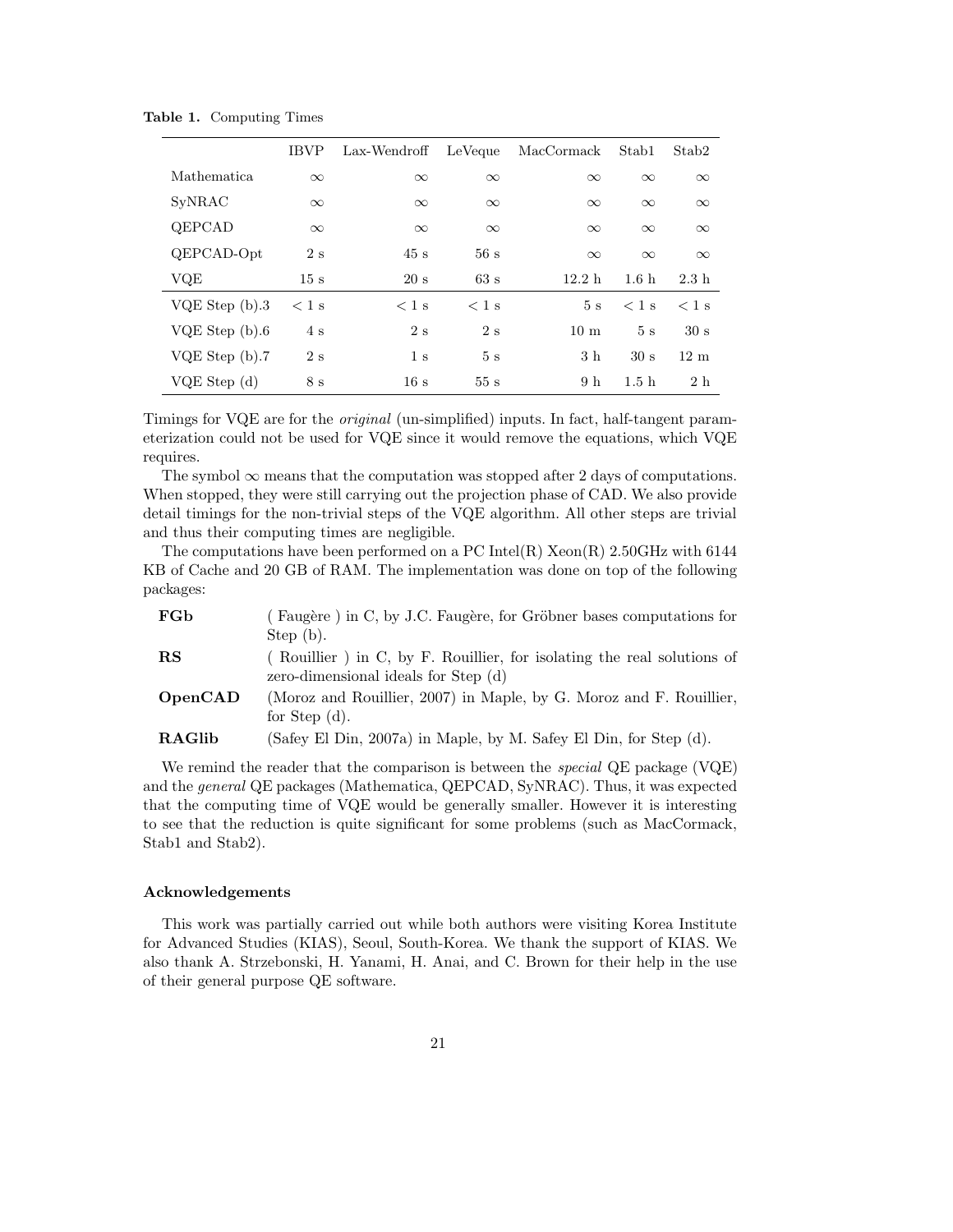#### References

- Anai, H., Weispfenning, V., 2001. Reach set computations using real quantifier elimination. In: HSCC. pp. 63–76.
- Atiyah, M., MacDonald, I., 1969. Introduction to Commutative Algebra. Addison-Wesley Series in Mathematics. Addison-Wesley.
- Bank, B., Giusti, M., Heintz, J., Pardo, L.-M., 2004. Generalized polar varieties and efficient real elimination procedure. Kybernetika 40 (5), 519–550.
- Bank, B., Giusti, M., Heintz, J., Safey El Din, M., Schost, E., 2010. On the geometry of polar varieties. Applicable Algebra in Engineering, Communication and Computing 21 (1), 33–83.
- Basu, S., Pollack, R., Roy, M.-F., 1996. On the combinatorial and algebraic complexity of quantifier elimination. Journal of ACM 43 (6), 1002–1045.
- Basu, S., Pollack, R., Roy, M.-F., 1999. Computing roadmaps of semi-algebraic sets on a variety. Journal of the AMS 3 (1), 55–82.
- Basu, S., Pollack, R., Roy, M.-F., 2006. Algorithms in real algebraic geometry, second edition Edition. Springer-Verlag.
- Brown, C., 2001. Improved projection for cylindrical algebraic decomposition. J. Symb. Comput. 32 (5), 447–465.
- Brown, C., 2003. QEPCAD B: a program for computing with semi-algebraic sets using CADs. ACM SIGSAM Bulletin 37 (4), 97–108.
- Brown, C., 2009. Private communication.
- Canny, J., 1993. Computing roadmaps in general semi-algebraic sets. The Computer Journal.
- Chen, C., Lemaire, F., Liyun, L., Moreno Maza, M., Pan, W., Xie, Y., 2009. Computing with constructible sets in maple. submitted to Journal of Symbolic Computation.
- Collins, G. E., 1975. Quantifier elimination for real closed fields by cylindrical algebraic decomposition. Lecture notes in computer science 33, 515–532.
- Collins, G. E., 1998. Quantifier Elimination and Cylindrical Algebraic Decomposition. Texts and Monographs in Symbolic Computation. Springer-Verlag, Ch. Quantifier elimination by cylindrical algebraic decomposition - 20 years of progress.
- Collins, G. E., Hong, H., sep 1991. Partial cylindrical algebraic decomposition for quantifier elimination. Journal of Symbolic Computation 12 (3), 299–328.
- Coste, M., Shiota, M., 1992. Nash triviality in families of nash manifolds. Inventiones Mathematicae 108 (1), 349–368.
- Eisenbud, D., 1995. Commutative algebra with a view toward algebraic geometry. Springer-Verlag.
- Faugère, J.-C., . FGb. http://www-salsa.lip6.fr/jcf.
- Faugère, J.-C., 1999. A new efficient algorithm for computing Gröbner bases  $(F_4)$ . Journal of Pure and Applied Algebra 139 (1-3), 61–88, effective methods in algebraic geometry (Saint-Malo, 1998).
- Faugère, J.-C., 2002. A new efficient algorithm for computing Gröbner without reduction to zero  $(F5)$ . In: Proceedings of ISSAC 2002. ACM Press, pp.  $75 - 83$ .
- Faugère, J.-C., Moroz, G., Rouillier, F., Safey El Din, M., 2008. Classification of the perspective-three-point problem, discriminant variety and real solving polynomial systems of inequalities. In: Proc. ISSAC. pp. 79–86.
- Giusti, M., Lecerf, G., Salvy, B., 2001. A Gröbner free alternative for polynomial system solving. Journal of Complexity 17 (1), 154–211.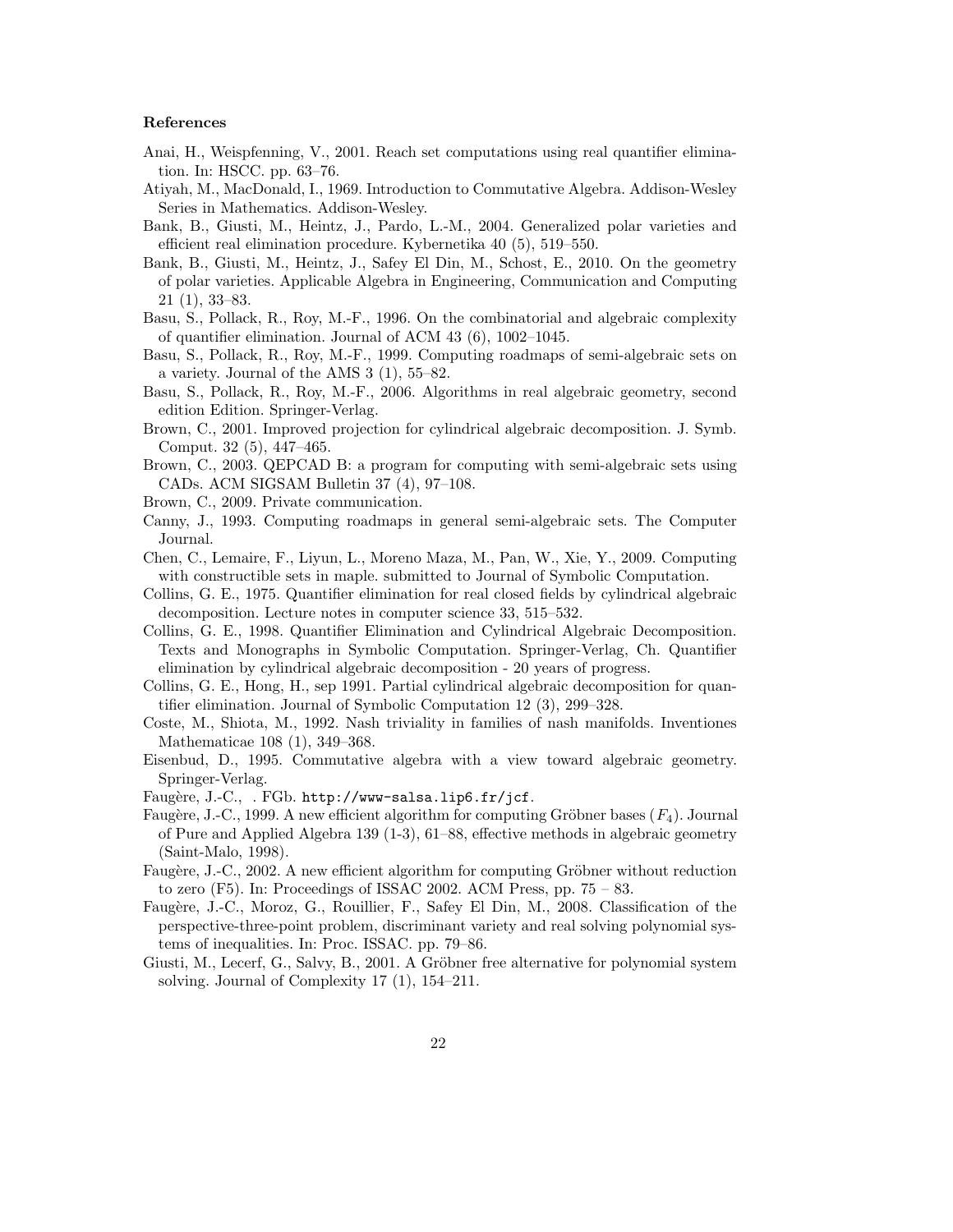- Greuel, G., Pfister, G., 2007. A Singular Introduction to Commutative Algebra, second edition Edition. Springer-Verlag.
- Grigoriev, D., 1988. Complexity of deciding tarski algebra. J. Symb. Comput. 5 (1/2), 65–108.
- Heintz, J., 1979. Definability bounds of first order theories of algebraically closed fields. In: Budach, L. (Ed.), Proceedings of Fundamentals of Computation Theory. pp. 160– 166.
- Heintz, J., Schnorr, C. P., 1980. Testing polynomials which are easy to compute (extended abstract). In: STOC. ACM, pp. 262–272.
- Hong, H., 1990. An improvement of the projection operator in cylindrical algebraic decomposition. In: International Symposium of Symbolic and Algebraic Computation (ISSAC-90). ACM, pp. 261–264.
- Hong, H., 1992. Simple solution formula construction in cylindrical algebraic decomposition based quantifier elimination. In: International Conference on Symbolic and Algebraic Computation ISSAC-92. pp. 177–188.
- Hong, H., 1996. The exact region of stability for maccormack scheme. Computing 56 (4), 371–384.
- Hong, H., Liska, R., Steinberg, S., 1997. Testing stability by quantifier elimination. J. Symb. Comput. 24 (2), 161–187.
- Hong, H., Safey El Din, M., 2009. Variant real quantifier elimination: algorithm and application. In: ISSAC '09: Proceedings of the 2009 international symposium on Symbolic and algebraic computation. ACM, New York, NY, USA, pp. 183–190.
- Hubert, E., 2003. Symbolic and Numerical Scientific Computation. Lecture Notes in Computer Science. Springer-Verlag, Ch. Notes on Triangular Sets and Triangulation-Decomposition Algorithms I: Polynomial Systems, pp. 143–158.
- Jirstrand, M., 1997. Nonlinear control system design by quantifier elimination. Journal of Symbolic Computation 24  $(2)$ , 137 – 152.
- Kreiss, H.-O., Lorenz, J., 1989. Initial-Boundary value problems and the Navier-Stokes equations. Vol. 136 of Pure and Applied Mathematics. Academic Press, Inc. (London) Ltd.
- Lax, P., Wendroff, B., 1960. Systems of conservation laws. Commun. Pure Appl Math. 13, 217–237.
- Lecerf, G., 2003. Computing the equidimensional decomposition of an algebraic closed set by means of lifting fibers. Journal of Complexity 19 (4), 564–596.
- LeVeque, R. J., 1996. High-resolution conservative algorithms for advection in incompressible flow. SIAM J. Numer. Anal. 33 (2), 627–665.
- Liska, R., Steinberg, S., 1993. Applying quantifier elimination to stability analysis of difference schemes. Comput. J. 36 (5), 497–503.
- MacCormack, R. W., 1969. The effect of viscosity in hypervelocity impact cratering. In: Proceedings of AIAA Hypervelocity Impact Conference. AIAA paper 69-354.
- McCallum, S., 1984. An improved projection operator for Cylindrical Algebraic Decomposition. Ph.D. thesis, University of Wisconsin-Madison.
- McCallum, S., 1999. On projection in cad-based quantifier elimination with equational constraint. In: Proc. ISSAC. pp. 145–149.
- Moroz, G., Rouillier, F., 2007. OpenCAD. package.
- Renegar, J., 1992. On the computational complexity and geometry of the first order theory of the reals. Journal of Symbolic Computation 13 (3), 255–352.